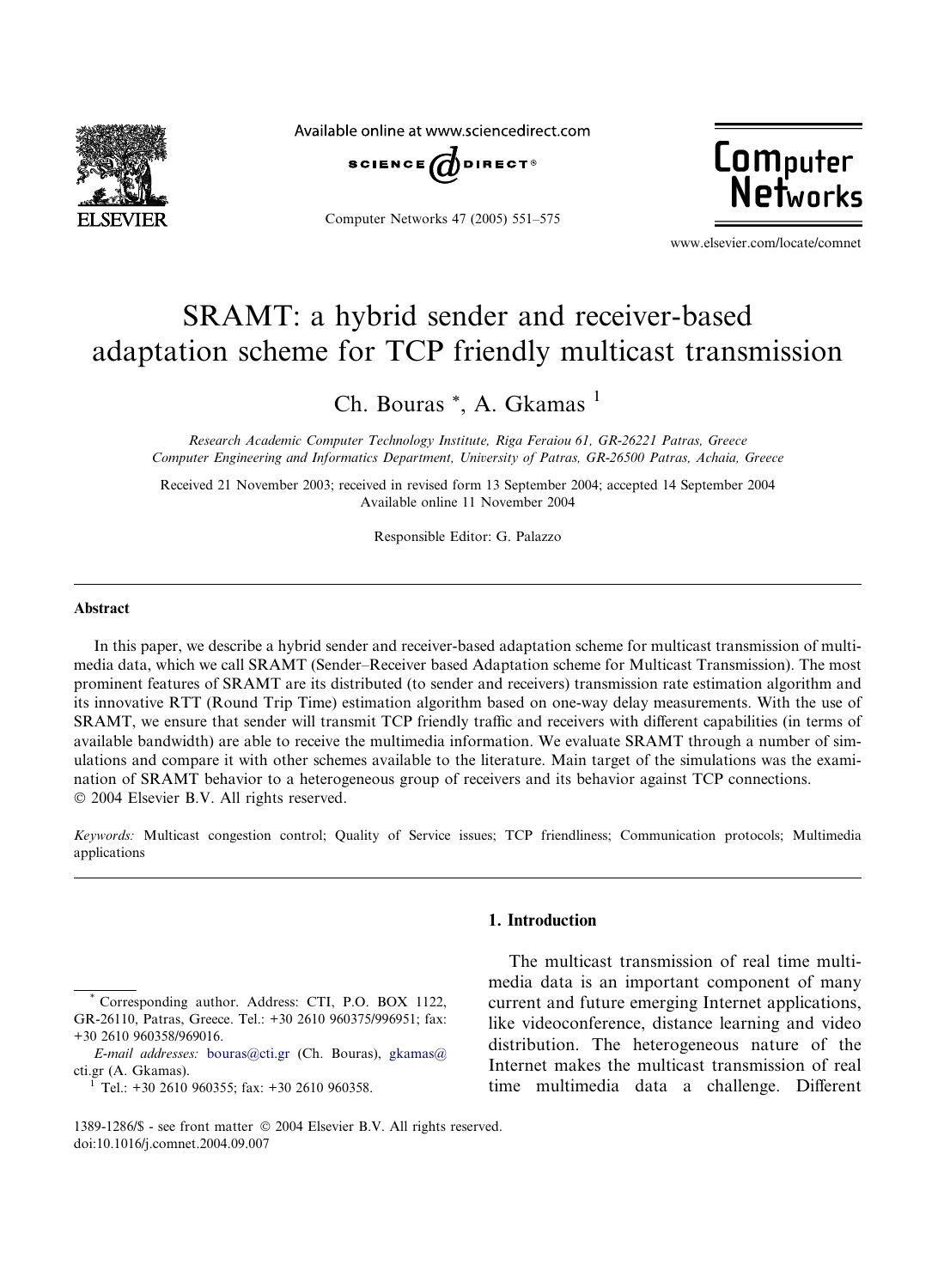receivers of the same multicast stream may have different processing capabilities, different loss tolerance and different bandwidth available in the paths leading to them.

The heterogeneous network environment that Internet provides to real time applications as well as the lack of sufficient QoS (Quality of Service) guarantees, many times forces applications to embody adaptation schemes in order to work efficiently. In addition,any application that transmits data over the Internet should have a friendly behavior towards the other flows that co-exist in todays Internet and especially towards the TCP flows that comprise the majority of flows. We define as TCP friendly flow, a flow that consumes no more bandwidth than a TCP connection, which is traversing the same path with that flow [\[18\]](#page-24-0).

The implementation of adaptation mechanisms in the applications is often criticized. The main arguments that rise against it, are that the technologies that are used today for the implementation of the core networks provide capabilities to support QoS; as a result the network should offer to the applications QoS guarantees. This is generally true but there is a big problem about it: todays Internet is divided into thousands of different administration domains. The QoS strategies that are implemented on each one are certainly different (for example QoS based on DiffServ Concept [\[16\],](#page-24-0) QoS based on IntServ Concept [\[5\],](#page-23-0) QoS based on IPv6 infrastructure  $[7]$ , and in many cases no QoS strategy is implemented at all. So the multimedia data flows that have to traverse many of these different domains in order to reach the end user do not have a sufficient QoS support. The proposed mechanism provides an adaptation service which does not require any QoS support from the network, and runs in any IP multicast network. Another idea widely supported among network administrators, is that the cost of exhaustive monitoring of the network as well as the upgrade of the links that constrain the entire network domain (bottlenecks and critical links) cost less than the deployment of QoS schemes (research, testing and personnel training) [\[8\].](#page-23-0)

Many researchers urge that due to the use of new technologies for the implementation of the networks, which offer QoS guarantees, adaptive

real time applications will not be used in the future. We believe that this is not true and adaptive real time applications will be used in the future for the following reasons: (1) Users may not always want to pay the extra cost for a service with specific QoS guarantees,when they have the capability to access a service with good adaptive behavior, (2) some networks may never be able to provide specific QoS guarantees to the users, (3) even if the Internet eventually supports reservation mechanisms or differentiated services, it is more likely to be on per-class than per-flow basis. Thus, flows are still expected to perform congestion control within their own class. (4) With the use of the differential services network model in the future, networks will support services with QoS guarantees together with best effort services and adaptive services.

During the multicast transmission over the Internet, several aspects need to be considered: (1) Transmission rate adaptation: the sender must adapt the transmission rate based on the current network conditions. (2) TCP friendliness: during the multicast transmission over the Internet, the multicast flows must be TCP friendly. (3) Scalability: the performance of the adaptation scheme must not be deteriorated with increasing numbers of receivers. (4) Heterogeneity: the adaptation scheme needs to take into account the heterogeneity of the Internet and must aim at satisfying the requirements of a large part if not all possible receivers.

In this paper, we propose an adaptation scheme for multicast transmission of multimedia data over best effort networks, like the Internet, which provides the most satisfaction to the group of receivers, with the current network conditions. We call this adaptation scheme SRAMT (Sender–Receiver based Adaptation scheme for Multicast Transmission) and it is a hybrid sender and receiver-based adaptation scheme. SRAMT is trying to transmit TCP friendly multicast flows. We propose two variations of SRAMT: (1) SRAMT-Simulcast (SRAMT-S) which is using simulcast approach for the transmission of multicast data and (2) SRAMT-Layered Encoding (SRAMT-LE) which is using layered encoding approach for the transmission of multicast data. SRAMT-S creates  $n$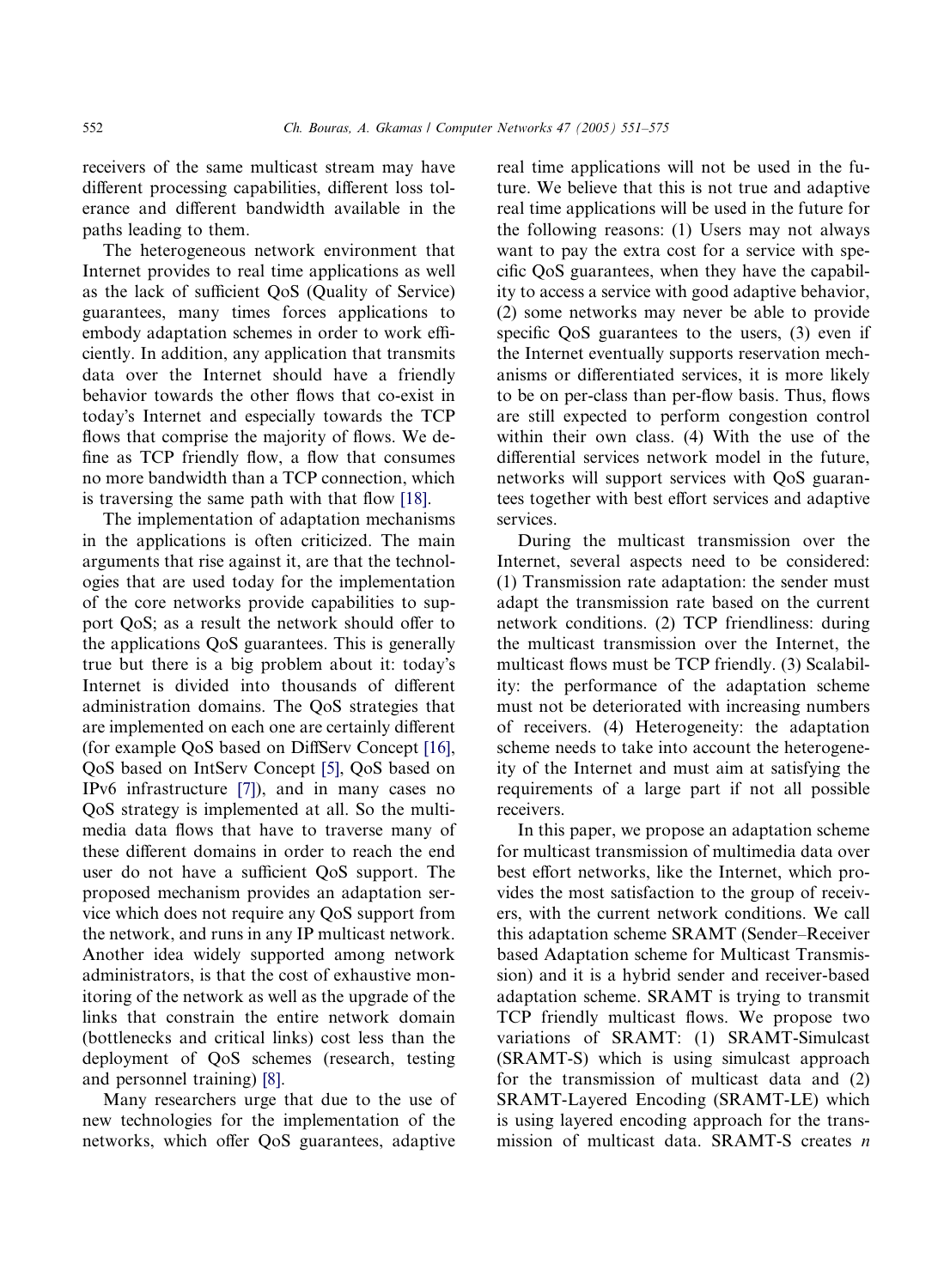different multicast streams (in most network conditions a small number of different multicast streams is enough—typically 3 or 4 multicast streams), each one within certain bandwidth limits. All the multicast streams carry the same multimedia information, each one of them having a different quality and as result different transmission rate. SRAMT-LE creates *n* layers (the basic layer and  $n - 1$  addition layers) and transmits each layer in different multicast streams, each one within certain bandwidth limits. The basic layer provides the basic video quality and each addition layer improves the video quality. A receiver in order to be able to decode the video layers and present the video information must receive the layer  $k$  and also the layers  $1 - (k - 1)$  and then we say that the receiver is in layer subscription level  $k$ .

The number of the streams/layers depends on the number of receivers with different reception capabilities that expected to receive the multimedia information from the sender and the processing capabilities of the computer where the sender runs. The upper and lower limit of each stream/layer depends on the encoding which is used and the encoder capabilities.

The most prominent features of SRAMT, comparing with other adaptation schemes, which have already been presented in the literature, are:  $(1)$  the dynamic adjustment of sender transmission rate (both of in SRAMT-S and SRAMT-LE variations),(2) the innovative RTT (Round Trip Time) estimation algorithm based on one-way delay measurements, (3) the combination of various methods (TCP model,AIMD,etc) for the estimation receivers' preferred transmission rates.

The rest of this paper is organised as follows: Section 2 presents some related work available to the literature. Section 3 presents the architecture of the of the SRAMT mechanism. Section 4 provides details on how the SRAMT estimates its parameters. Section 5 describes the necessary additions to RTP/RTCP in order to support the operation of SRAMT mechanism. Section 6 provides information about the synchronization issues of stream changes and Section 7 provides information about scalability issues. In Section 8, we present the performance evaluation of the SRAMT mechanism. In Section 9, we compare the performance of SRAMT with other schemes available to the literature. Finally, Section 10 discusses some of our future work and Section 11 concludes the paper.

## 2. Related work

When someone multicast multimedia data over the Internet has to accommodate receivers with heterogeneous data reception capabilities. To accommodate heterogeneity, the sender application may transmit one multicast stream and determine the transmission rate that satisfy most the receivers, may transmit at multiple multicast streams with different transmission rates and allocate receivers at each stream or may use layered encoding and transmit each layer to a different multicast stream. It is important for adaptive real time applications to have ''friendly'' behavior to the dominant transport protocols of today's Internet [\[10\].](#page-23-0)

Single multicast stream approaches has the disadvantage that clients with a low bandwidth link will always get a high-bandwidth stream if most of the other members are connected via a height bandwidth link and the same is true for the other way around. Someone can overcome the above described problem with the use of a multi-stream multicast approach. Single multicast stream approaches have the advantages of easy encoder and decoder implementation and simple protocol operation, due to the fact that during the single multicast stream approach there is not any need for synchronisation of receivers' actions (as the multiple multicast streams and layered encoding approaches require).

The methods proposed for the multicast transmission of multimedia data over the Internet can be generally divided in three main categories, depending on the number of multicast streams used:

• The sender uses a single multicast stream for all receivers [\[1,3,23,24\].](#page-23-0) This results to the most effective use of the network resources, but on the other hand the fairness problem among the receivers arises especially when the receivers have very different capabilities.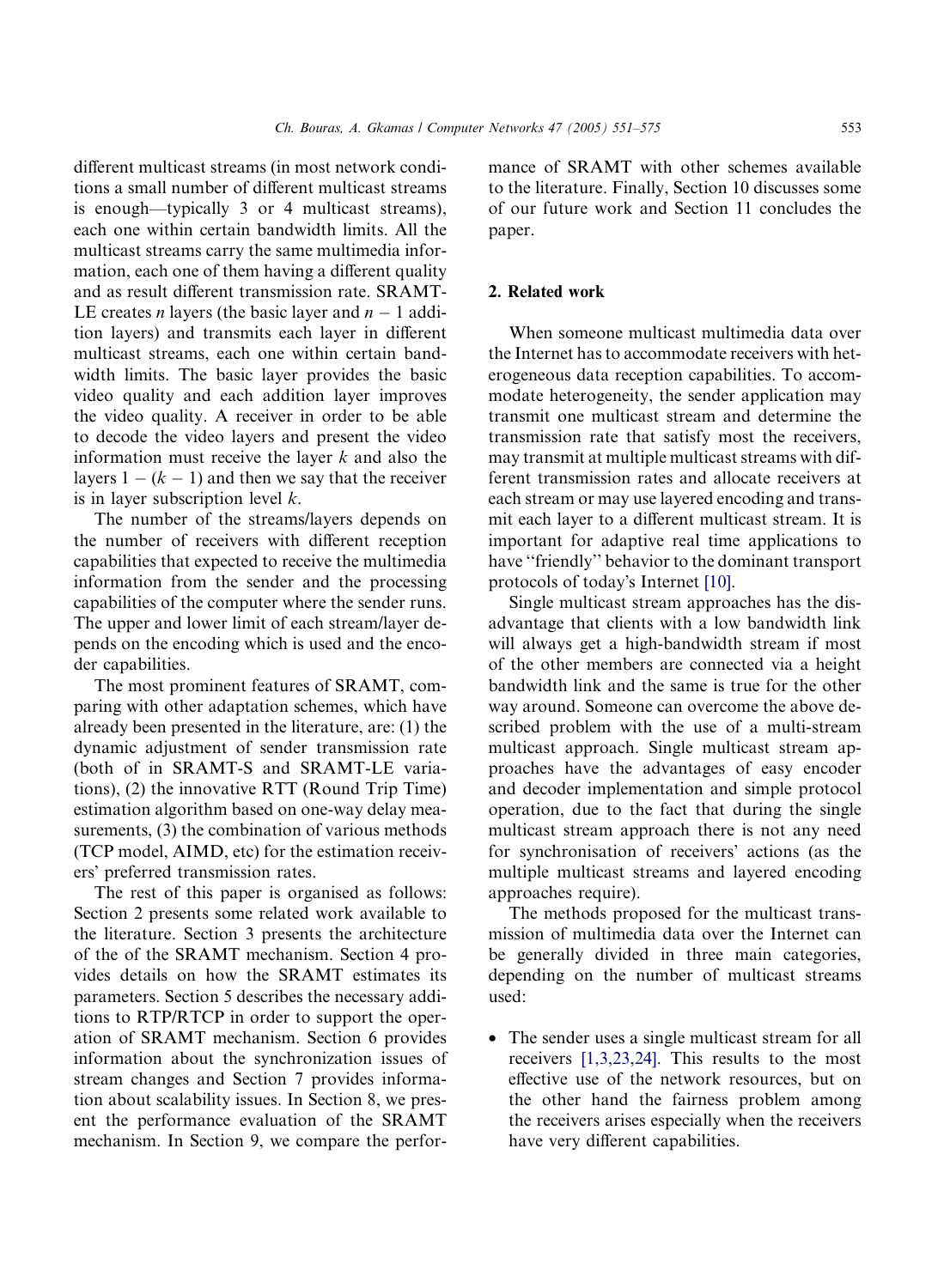- Simulcast: The sender transmits versions of the same video, encoded in varying degrees of quality. This results to the creation of a small number of multicast streams with different transmission rates [\[11,6,4\]](#page-23-0). The different multicast streams carry the same video information but in each one the video is encoded with different bit rates, and even different video formats (MPEG, H263, JPEG). Each receiver joins in the stream that carries the video quality, in terms of transmission rate, that it is capable of receiving. The main disadvantage in this case is that the same multimedia information is replicated over the network but recent research has shown that under some conditions simulcast has better behavior that multicast transmission of layered encoded video [\[12\].](#page-23-0)
- The sender uses layered encoded video, which is video that can be reconstructed from a number of discrete data layers, the basic layer and more additional layers, and transmits each layer into different multicast stream [\[13,14,21,23\]](#page-23-0). The basic layer provides the basic quality and the quality improves with each additional layer. The receivers subscribe to one or more multicast streams depending on the available bandwidth into the network path to the source.

The subject of transmission of TCP friendly flows over networks has engaged researchers all over the world [\[18,21,23\].](#page-24-0) Various adaptation schemes deploy an analytical model of TCP [\[18\]](#page-24-0) in order to estimate a TCP friendly bandwidth share. With the use of this model, the average bandwidth share  $(r_{\text{top}})$  of a TCP connection is determined (in bytes/s) with the following equation:

$$
r_{\text{top}} = \frac{P}{t_{\text{RTT}}\sqrt{\frac{2DI}{3}} + t_{\text{out}}\min\left(1, 3\sqrt{\frac{3DI}{8}}\right)l(1 + 32l^2)},\tag{1}
$$

where  $P$  is packet size in bytes,  $l$  is the packet loss rate,  $t_{\text{out}}$  is the TCP retransmission timeout,  $t_{\text{RTT}}$  is the Round Trip Time (RTT) of the TCP connection and D the number of acknowledged TCP packets by each acknowledgment packet. SRAMT is using the above described analytical model of TCP, in order to estimate TCP friendly bandwidth shares. For the following of this paper we assume that  $D = 1$  (each acknowledgment packet acknowledges one TCP packet) and  $t_{\text{out}} = 4t_{\text{RTT}}$  (the TCP retransmission timeout is set to be four time the RTT).

#### 3. SRAMT architecture

#### 3.1. General

With the use of SRAMT, the sender transmits multimedia data to a group of  $m$  receivers with the use of multicast. Sender is using the simulcast approach (SRAMT-S) or layered encoding approach (SRAMT-LE), and transmits the video information in n different streams (SRAMT-S) or *n* different layers (the basic layer and  $n - 1$  additional layers) (SRAMT-LE). The sender transmits each stream/layer into a different RTP/RTCP [\[20\]](#page-24-0) multicast session. The transmission rate within each stream/layer is adapting within its limits (each stream/layer has an upper and lower limit in its transmission rate) according to the capabilities of the receivers. The receivers join the appropriate streams/layers which suit better their requirements (available bandwidth between the sender and the receiver, etc) and if during the transmission of multimedia data the network conditions to the path between them and the sender change, the receivers have the capability change stream, or to receive more or less video layers in order to accomplish better their requirements.

Based on our experience and SRAMT evaluation we come to the conclusion that when someone what to implement SRAMT to a real network he must use as many streams/layers as the number of the different network connections which are used by the end users. In practice the number of different network connections which are used today are relative small (PSTN, ISDN, ADSL, Cable modem,  $LAN$ , ...) and this lead to a relative small number of streams/layers needed by SRAMT. If the SRAMT administrator have more information about the end users can assign more that one network connection technologies (for example PSTN and GPRS that have similar trans-

<span id="page-3-0"></span>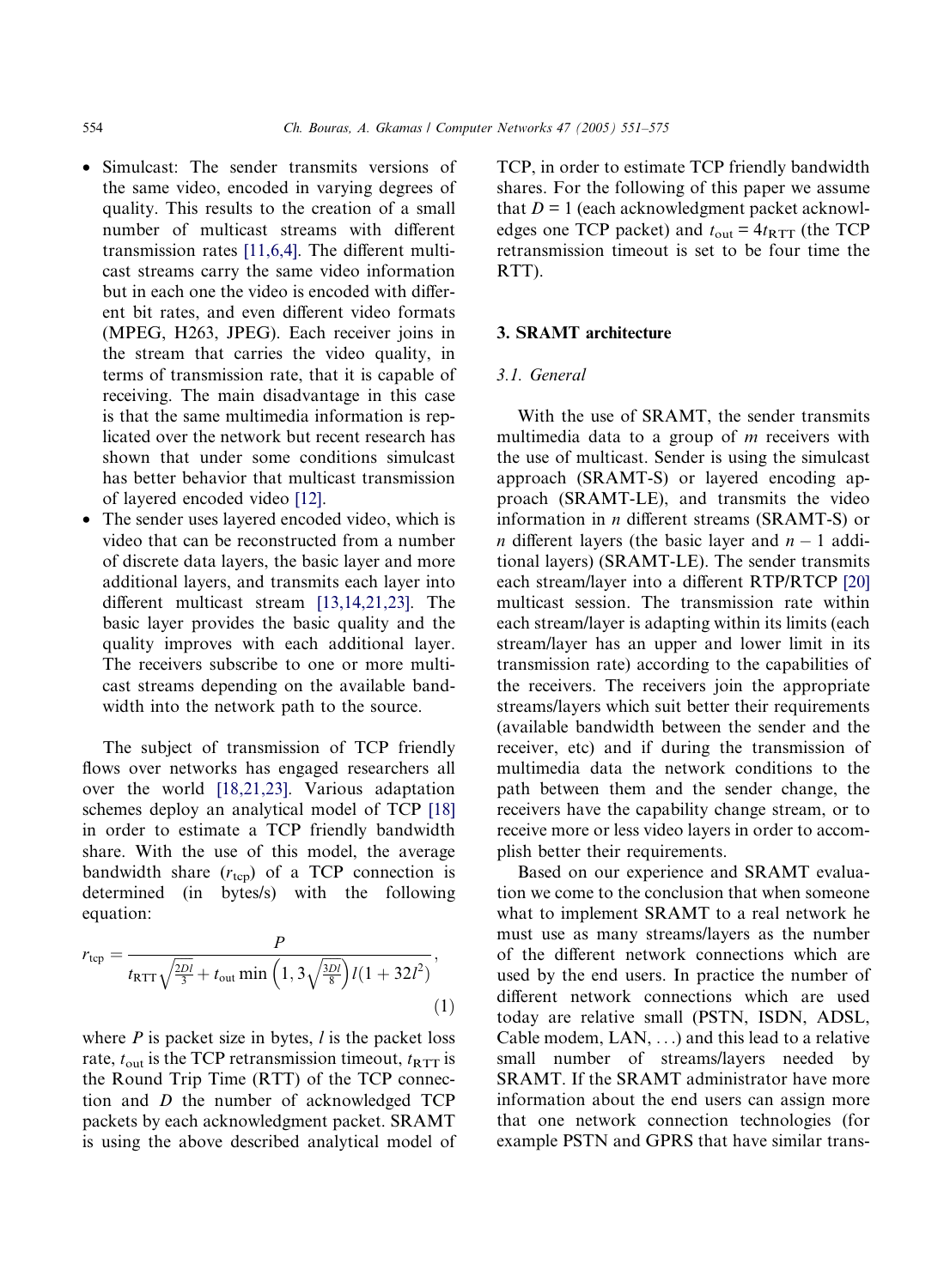<span id="page-4-0"></span>mission rates) to a streams/layers in order to decrease more the number of streams/layers needed. One other issue that the SRAMT administrator has to take into account is to select appropriate encoding for each stream/layer. For example the SRAMT administrator must select a low bit encoding for a stream, which will be received by receivers with low network connection (for example H.263 for ISDN connections) and the opposite (MPEG-2 for LAN connections). Regarding the limits of each steam/layer on safe solution is to set as max transmission rate for a stream the max transmission rate of the network connection that the intended receivers are use and to set as min transmission rate the max transmission rate of the next lower stream/layer. Moreover the SRAMT administrator must ensure that the SRAMT transmission entity has enough processing power in order to perform all the necessary encodings and its network connection can support the transmission of all the stream/layers at the same time.

The communication between the sender and the receivers is based on RTP/RTCP sessions and the sender is using the RTP protocol to transmit the video streams/layers and the participants (the sender and the receivers) use the RTCP protocol in order to exchange control messages. In the following paragraphs, we give details about the different aspects of SRAMT mechanism.

#### 3.2. Sender operation

Fig. 1 shows the organisation and the architecture of the SRAMT sender entity. The sender generates n different stream managers (SRAMT-S) or  $n$  different layer managers (SRAMT-LE). Each stream/layer manager is responsible for the transmission of a video stream/layer. The sender creates a new receiver manager every time receives a RTCP report from a new receiver. Each receiver manager corresponds to a unique receiver. It processes the RTCP reports generated by the receiver and can be considered as a representative of the receiver at the side of the sender. In addition, the synchronisation server is responsible for the management, synchronization and intercommunication between stream/layer managers and receiver managers. If a receiver manager does not receive RTCP reports from the receiver, which represents for long time, stops its operation and releases its resources.

With the use of RTCP adaptive feedback mechanism the receivers send their feedback to the sender in the form of RTCP receiver reports. We have added an application specific part (APP) to the RTCP receiver reports, which are sent by the receivers, in order to include the receivers' estimation about the TCP friendly bandwidth share  $r_{r\text{-tcp}}^i$ in the path between the receiver and the sender, the packet loss rate estimation  $l_i$ , the stream number k



Fig. 1. The architecture and the data flow of the sender.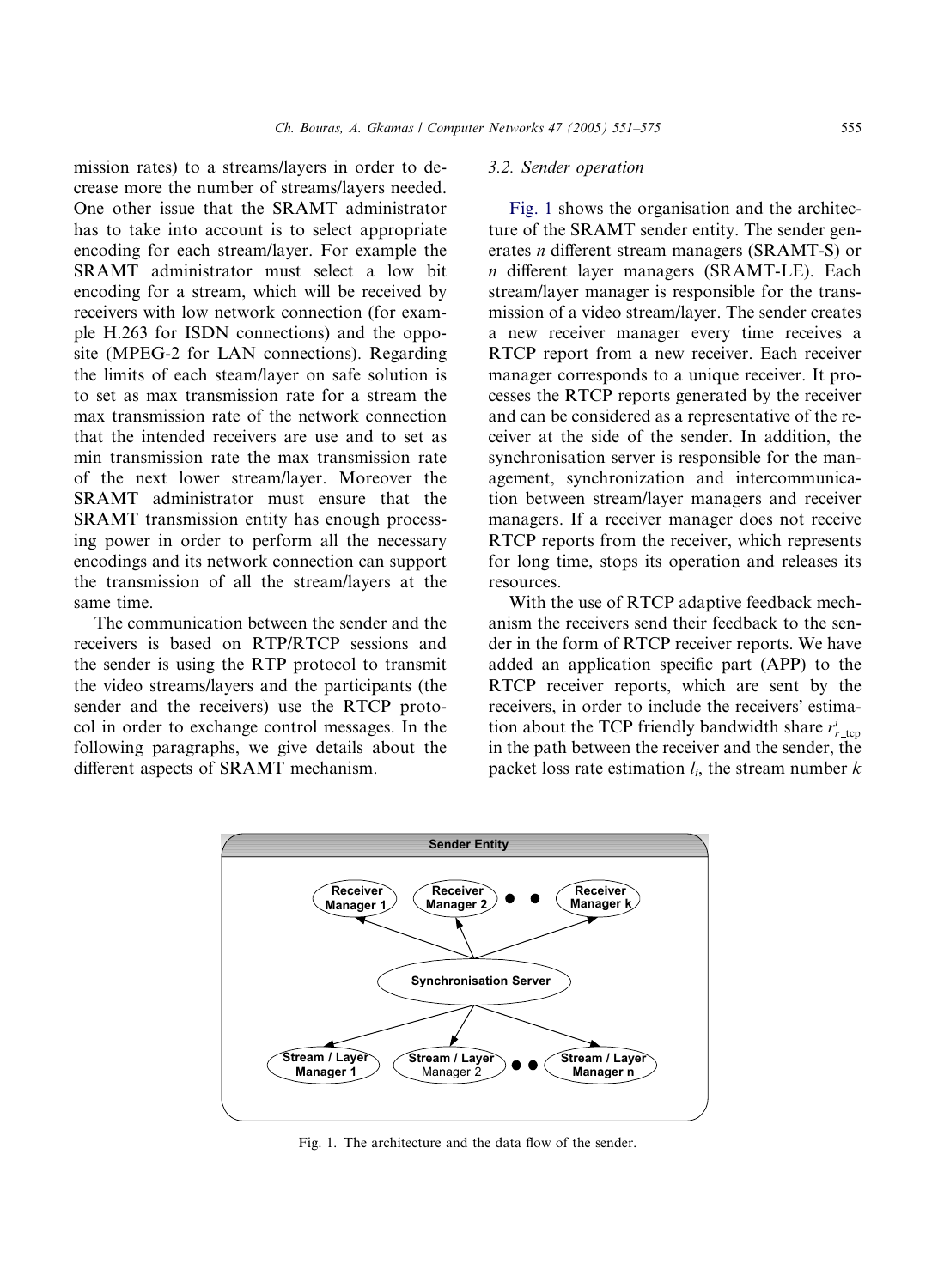which the receiver receives (SRAMT-S) or receiver layer subscription level (the maximum layer up to which the receives listening)  $k$  (SRAMT-LE). Receiver manager stores the last value of  $r_{r\text{-tcp}}^i$ ,  $l_i$ and  $k$  from the receiver, which represents, and this information is used for the adjustment the sender transmission rate.

When a receiver manager receives a RTCP receiver report from the receiver  $i$  (which represents) is using the packet loss rate  $l_i$  to estimate the transmission rate  $r_{\text{AIMD}}^i$  of the receiver *i* with the use of an AIMD (Additive Increase, Multiplicative Decrease) algorithm (which has been presented in [\[2\]\)](#page-23-0).

In addition, the receiver manager is using the analytical model of TCP in order to estimate a TCP friendly bandwidth share  $r_{l_{\text{top}}}^{i}$  in the path between the receiver and the sender: if the receiver experiences packet losses, a TCP friendly bandwidth share  $r_{l_{\text{trop}}}^i$  (in bytes/s) is estimated with the use of the Eq. [\(1\)](#page-3-0) (where  $t_{\text{RTT}}^{r-i}$  is the sender estimation for RTT between that receiver and the sender), and  $l_i$  is the packet loss rate that the receiver i reports,

$$
r_{l\text{-top}}^i = \frac{P}{t_{\text{RTT}}^{r-i} \sqrt{\frac{2l_i}{3} + 4t_{\text{RTT}}^{r-i} \min\left(1, 3\sqrt{\frac{3l_i}{8}}\right)l_i(1+32l_i^2)}.
$$
\n(2)

If the receiver does not experience packet losses, in order to estimate a TCP friendly bandwidth share  $r_{l_{\text{top}}}^i$ , the  $r_{l_{\text{top}}}^i$  must not be increased more than a packet/RTT. For this reason receiver manager calculates the new value of  $r_{l\text{-tcp}}^i$  by adding  $(T_{rr}/t_{\text{RTT}}^{r-i})$ packets (where  $T_{rr}$  is the time space between the current and the last receiver report of receiver  $i$ ) to the previous value of  $r_{l_{\text{-}top}}^i$  (the  $r_{l_{\text{-}top}}^i$  is expressed in bytes/s),

$$
r_{l\text{-}top}^i = r_{l\text{-}top}^i + \frac{T_{rr}}{(t_{\text{RTT}}^{r-i})^2} P.
$$
 (3)

Then the receiver manager selects as receiver's  $i$ preferred transmission rate  $r^i$  the minimum of the  $r_{r\text{-tcp}}^i$ ,  $r_{\text{AIMD}}^i$ ,  $r_{l\text{-tcp}}^i$ ,

$$
r^i = \min(r_{r\text{-}top}^i, r_{\text{AIMD}}^i, r_{l\text{-}top}^i). \tag{4}
$$

In the SRAMT-S variation, each time one receiver manager receives a receiver report informs the synchronisation manager to update the transmission rate of the sender streams. In order to update the transmission rate each stream, synchronisation manager polls the preferred transmission rates of all the receiver managers that correspond to receivers receiving this stream and sets the transmission rate  $r_{\text{stream}-i}$  of that stream to be the minimum preferred transmission rate of all the receivers receiving this stream,

$$
r_{\text{stream}-j} = \min(r^{i}),
$$
  
for all receivers *i* listening to stream *j*  
(repeat this for all stream 1...*n*). (5)

In the SRAMT-LE variation, each time one receiver manager receives a receiver report in the basic layer session form the receiver, which represents, informs synchronisation manager in order to adjust the layers' transmission rates. The adjustment of layers transmission rates has as target to produce TCP friendly cumulative transmission rate for any layer subscription level  $k$ . For this reason the synchronisation manager polls the  $r^i$  values of the receivers that are listening only to basic layer (layer 1) and sets as transmission rate of layer 1  $r_{\text{layer}-1}$  the minimum value of  $r^i$  of the receivers that are listening only to basic layer. Then polls the  $r^i$  values of the receivers that are listening up layer 2 and sets as transmission rate of layer 2  $r_{\text{layer}-2}$  the minimum values of  $r^i$  minus the  $r_{\text{layer}-1}$ . This procedure repeats for all the layers,

$$
r_{\text{layer}-1} = \min(r^{i})
$$
  
for all receiver *i* listening up to layer 1  
(basic layer),  

$$
r_{\text{layer}-2} = \min(r^{i}) - r_{\text{mlayer}-1}
$$

for all receiver  $i$  listening up to layer 2,

$$
\ldots
$$

$$
r_{\text{layer}-n} = \min(r^{i}) - r_{\text{layer}-n-1}
$$
  
for all receiver *i* listening up to layer *n*.

$$
\left( 6\right)
$$

With the use of the above procedures, we ensure that sender will transmit TCP friendly traffic and in addition, due to the fact that the transmission rate of the first stream (SRAMT-S) and basic layer (SRAMT-LE) is set to the minimum value of receiver preferred transmission rates, SRAMT ensures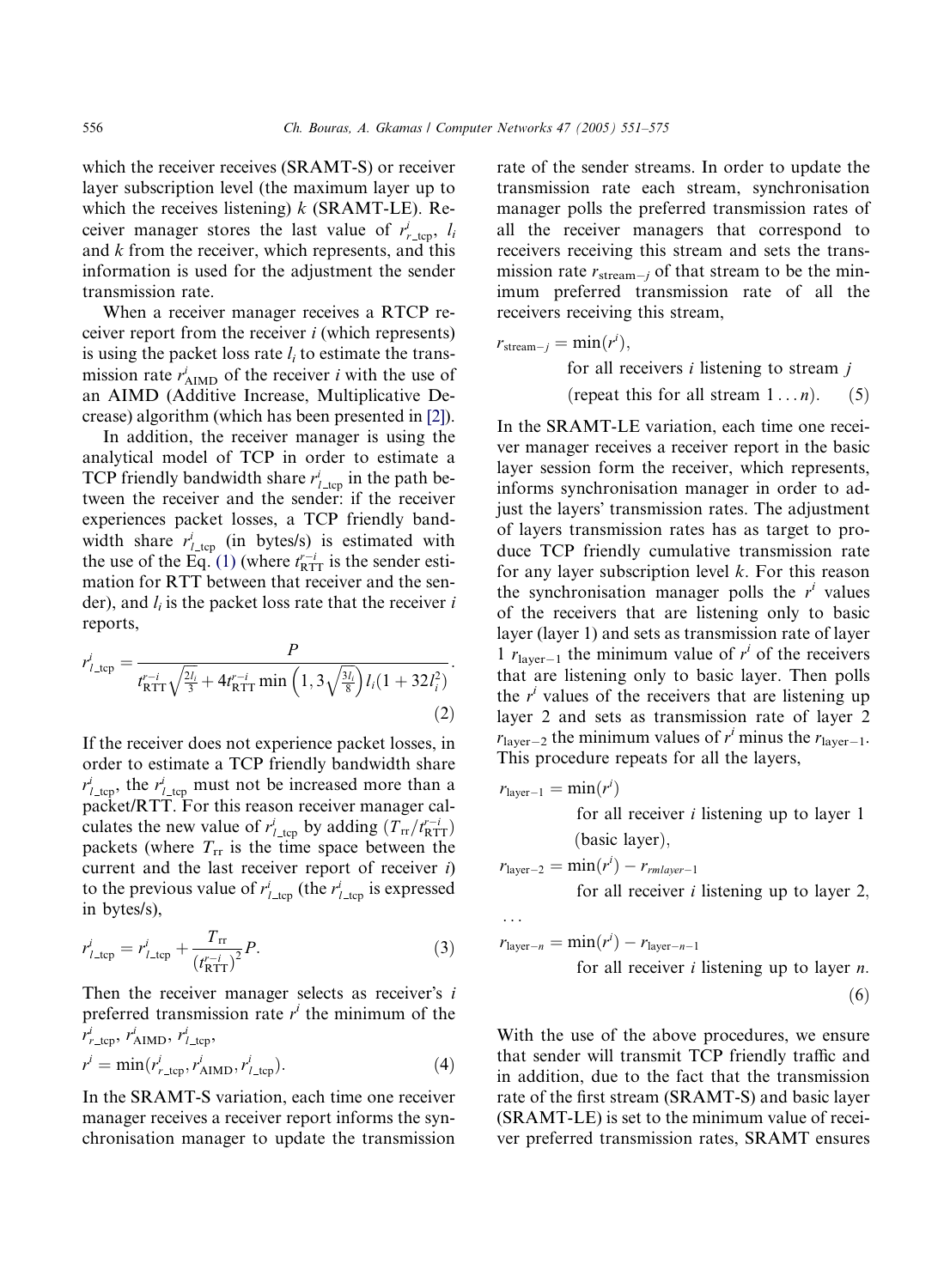that all the receiver will be able to receive multimedia information whereas their available bandwidth is low comparative with the available bandwidth of other receivers. <sup>2</sup>

In addition, the sender includes to all the RTP packets, which transmits, the transmission rate of all the streams/layers. This information can be used from the receivers in order to change streams/layers and accommodate better their requirements.

#### 3.3. Receiver operation

Each receiver measures the characteristics of the path, which connects it with the sender and informs the sender with the use of receiver reports. Each receiver measures the following parameters of the path,which connects it with the sender:

- Packet loss rate  $(l_i)$ : The receiver calculates the packet loss rate during the reception of sender data based on RTP packets sequence numbers.
- RTT estimations  $(t_{\text{RTT}}^{e-i})$ : The receiver makes an estimation for the RTT between it and the sender based on one way delay measurements with the use of RTP packets timestamps.

The receiver emulates the behavior of a TCP agent with the use of the analytical model of TCP and estimates a TCP friendly bandwidth share  $r_{r_{\text{top}}}^i$  every RTT time using Eq. [\(1\).](#page-3-0) If the receiver experiences packet losses is using the following equation in order to estimate a TCP friendly bandwidth share (in bytes/s),

$$
r_{r\text{_-top}}^i = \frac{P}{t_{\text{RTT}}^{e-i} \sqrt{\frac{2l_i}{3} + 4t_{\text{RTT}}^{e-i} \min\left(1, 3\sqrt{\frac{3l_i}{8}}\right)l_i(1+32l_i^2)}}.
$$
\n(7)

If the receiver does not experience packet losses, in order to estimate a TCP friendly bandwidth share  $r_{r \text{-top}}^i$ , the  $r_{r \text{-top}}^i$  must not be increased more than a

packet/RTT. For this reason receiver calculates the value of  $r_{\text{r-top}}^i$  with the following equation (in bytes/s):

$$
r_{r\text{\_top}}^i = r_{r\text{\_top}}^i + \frac{1}{t_{\text{RTT}}^{e-i}} P. \tag{8}
$$

Each time the receiver sends a receiver report to the sender includes the average value of  $r_{r\text{-top}}^i$  since last receiver report.

In addition, the receiver has the capability to change streams (SRAMT-S) or add and remove layers (SRAMT-LE) based on the information that gathers itself and the information that sender includes in to RTP packets. The receivers' layer subscription or stream changes are synchronized at the end of a specific time period  $T_{\text{epoch}}$ , which we call epoch.

In the SRAMT-S variation, there are two cases that will lead to a receiver's transition towards another stream (we assume that the receivers have been informed about the upper and lower limits of each stream during the setup of the connection):

- If the multicast stream from which the receiver is currently receiving video has already reached its lowest (or highest) transmission rate and the receivers TCP friendly bandwidth share estimation is less (or more) than the stream transmission rate, then the receiver stops listening to this stream and joins the stream of a lower quality stream (or higher quality stream), if such a stream exists.
- When a receiver that co-exists in a stream with low (or high) capacity receivers but is preferring better (or worse) quality video, so it has been unable to increase (or decrease) the video quality of the current stream. The mechanism used aims in making the SRAMT-S more conservative and operates by counting the number of consecutive epochs the receiver's TCP friendly bandwidth share estimation was greater (or lesser) than the transmission rate of the multicast stream. When this number exceeds a certain limit (for our simulations this number was set to 4 which results a minimum of 20s between stream change which is a time space enough in order to take a justified decision.), we assume

 $2$  We have to mention that during the transmission of multimedia data, there is a lower limit in the required available bandwidth, under which the receiver is not able to receive enough multimedia information and has to stop receiving the multimedia data.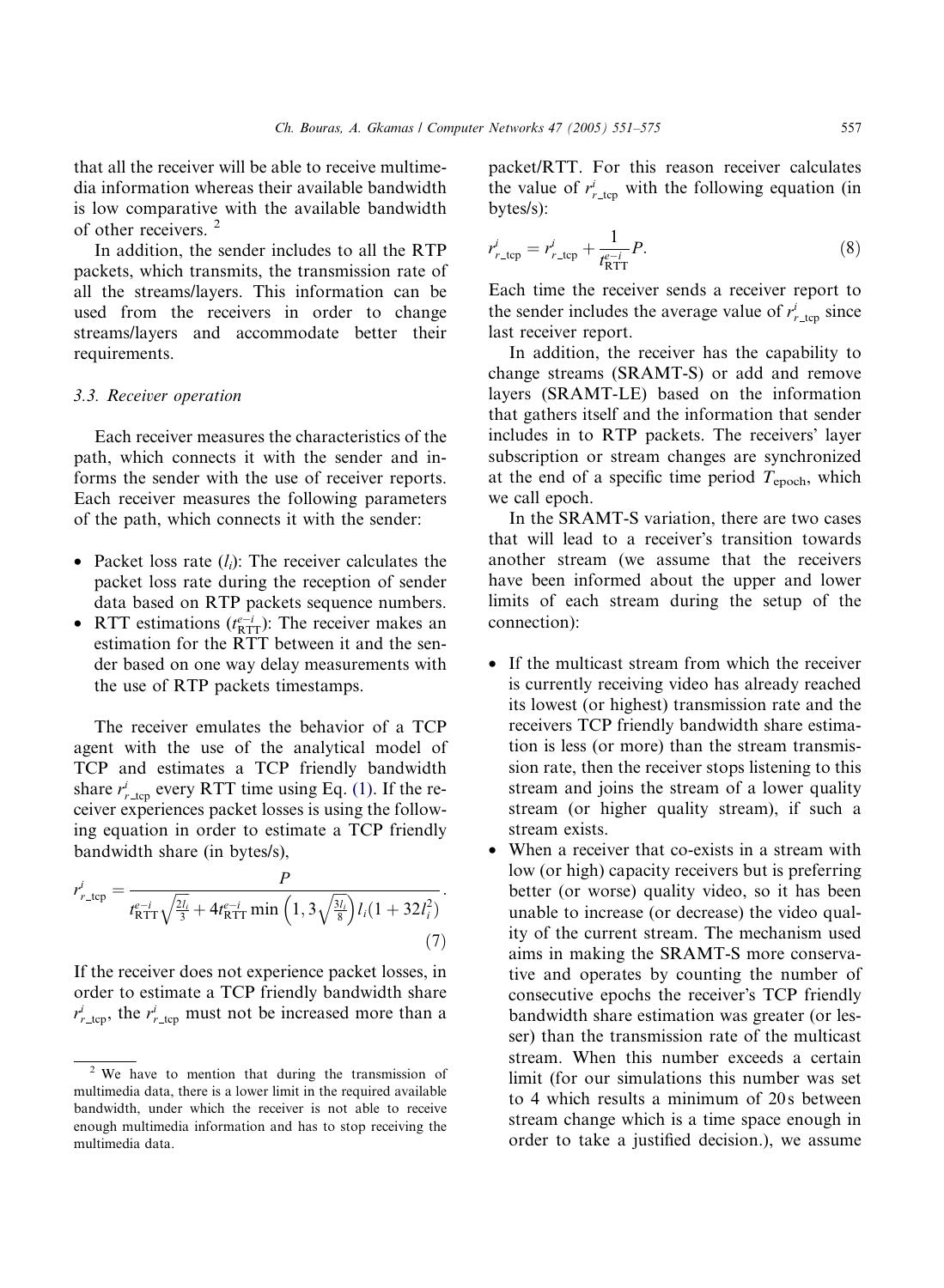that the receiver has indeed higher (or lower) capabilities and move it to a better (or worse) quality stream.

In the SRAMT-LE variation, the receivers change their layer subscription (add or remove layers) using the following procedure: At the end of each epoch, each receiver compares the value of the  $r_{r\text{-top}}^i$ , with the cumulative transmission rates of the sender layers and change its layer subscription level up to layer  $k$  in order to satisfy the following constraint:

$$
r_{r\text{\_top}}^i \leqslant \sum_{j=1}^k r_{\text{layer}-j}.\tag{9}
$$

We declare as unsuccessful stream/layer change the situation when a receiver joins (or leaves) a stream/ layer and after a sort time period  $(T_{change})$  drops (or adds) again this stream/layer. During our performance evaluation, we observe that the unsuccessful stream/layer changes by the receivers cause instability to the operation of SRAMT and must be avoided. In order to avoid unsuccessful stream/layer changes by the receivers, when a receiver makes an unsuccessful stream/layer change we avert the receiver to make the stream/layer change, which was unsuccessful, for the next  $2^k$  \*  $T_{\text{change}}$  time (where k the number of continuant unsuccessful stream/layer changes since the last successful stream/layer change). Due to fact that  $T_{\text{change}}$  affects linearly the value  $2^k$  \*  $T_{\text{change}}$ time and the k affects the value of  $2^k * T_{change}$ exponentially, we set  $T_{change}$  to 5s but also other values of  $T_{change}$  can be used.

During the evaluation of SRAMT stream/layer change mechanism we come to the conclusion that there is a trade off issue between protocol stability and protocol efficiency. If we allow more often stream/layer changes we improve protocol efficiency but the protocol is not so stable and the opposite. In order to overcome the above trade off we introduce the mechanism which can be used in order to avoid the unsuccessful stream/layer changes. With the use of that mechanism we change dynamically the time space between stream/layer changes in order to increase protocol stability but this has negative effects to protocol efficiency for some receivers. Actually we select the above approach because we believe that SRAMT stability is more important.

#### 4. SRAMT parameters estimation

#### 4.1. Packet loss rate estimation

Each receiver measures the packet loss rate based on RTP packets sequence numbers in each stream/layer (each stream/layer transmitted by the sender in different RTP/RTCP session). In order to prevent a single spurious packet loss having an excessive effect on the packet loss estimation, receivers smooth the values of packet loss rate using the following filter, which computes the weighted average of the  $m$  most recent loss rate values  $l_{i,l}^m$  (the following filter has been presented in [\[23\]](#page-24-0) and has been evaluate and gives a good estimation of packet loss rate),

$$
l_{i,l} = \frac{\sum_{j=0}^{m-1} w_j l_{i,l}^{m-j}}{\sum_{i=0}^{m-i} w_i}
$$
  
for receiver *i* and stream/layer *l*, (10)

where  $l_{i,l}$  is the smooth value of packet loss rate for stream/layer *l*. The weights  $w_i$  are chosen so that very recent packet loss rates receive the same high weights, while the weights gradually decrease to 0 for older packet loss rate values. In our simulations we use  $m = 8$  and the following values for the weights  $w_i$ : {1,1,1,1,0.8,0.6,0.4,0.2}. In the SRAMT-S variation, the receiver reports as packet loss rate  $l_i$  the packet loss rate  $l_{i,l}$  of the stream l, which receives. In the SRAMT-LE variation, the receiver estimates the packet loss rate  $l_i$ , for all the layers  $(1...k)$  that the receiver receives, with the following equation:

$$
l_{i} = \frac{\sum_{j=1}^{k} l_{i,j} * r_{\text{layer}-j}}{\sum_{j=1}^{k} r_{\text{layer}-j}}.
$$
\n(11)

## 4.2. RTT estimations

When a receiver *i* receives a RTP packet from a sender stream/layer, uses the following algorithm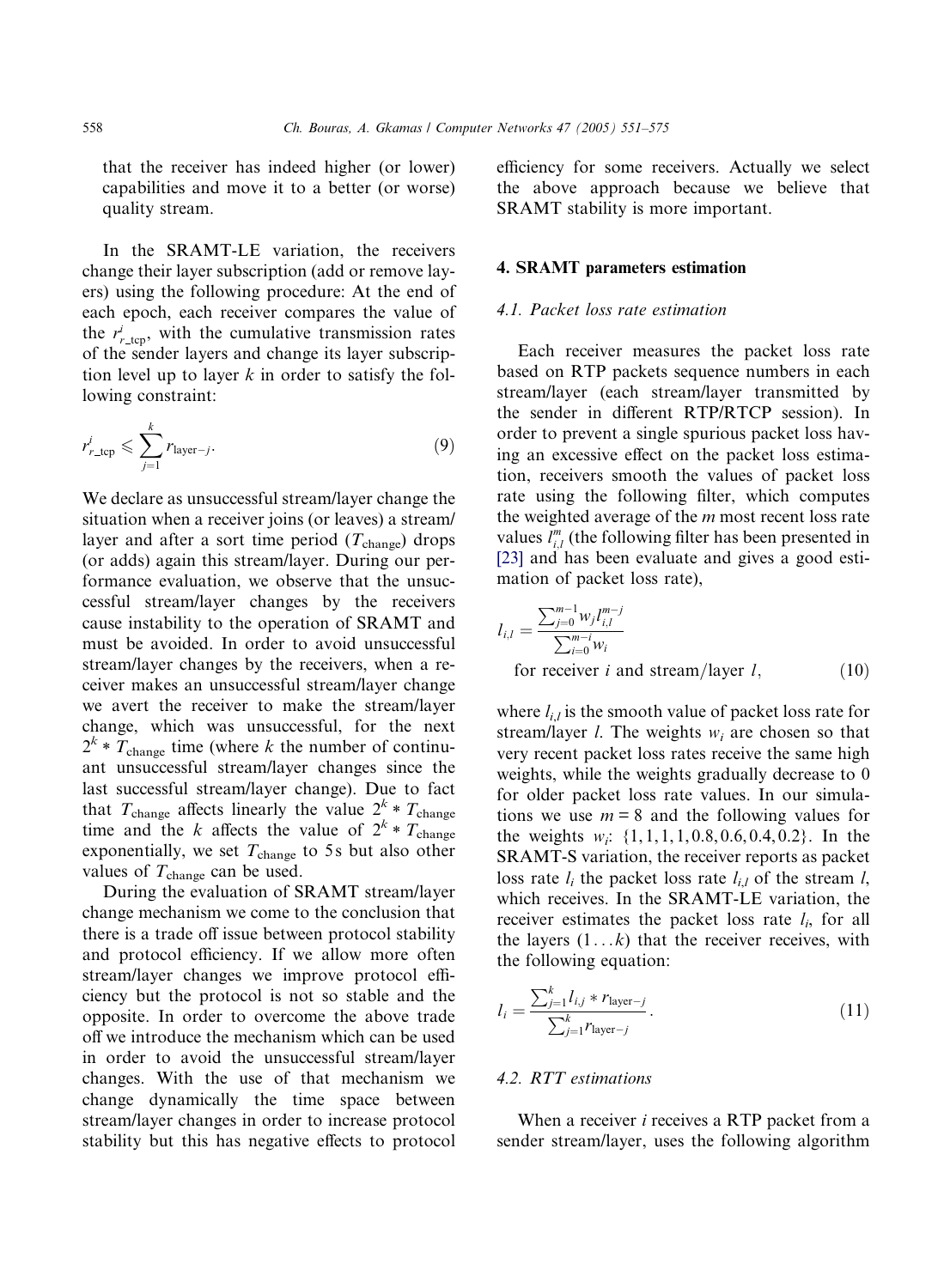<span id="page-8-0"></span>in order to estimate the RTT between the sender and the receiver. If we assume that the sender and the receiver have synchronized clocks, receiver can use the timestamp of the RTP packet  $(T_{\text{timesteps}})$  and the local time that receives that packet  $(T_{\text{receiver}})$  in order to estimate the one way delay form sender to receiver  $(T_{\text{oneway}})$ ,

$$
T_{\text{oneway}} = T_{\text{receiver}} - T_{\text{timestamp}}.\tag{12}
$$

If the path between the sender and the receiver was symmetric and the path had the same delay into both directions, the RTT between the sender and the receiver would be twice the  $T_{\text{oneway}}$ 

$$
t_{\text{RTT}} = 2T_{\text{oneway}}.\tag{13}
$$

Until now, we have made two assumptions: (1) the sender and the receiver have synchronized clocks (2) the path between the sender and the receiver is symmetric. The above assumptions are not true for the Internet and as result in order to get accurate RTT estimations ( $t_{\text{RTT}}^{e-l}$ ), receivers have to take the above assumptions into account. For this reason, we use a parameter a and we can write the Eq. (13) as

$$
t_{\text{RTT}}^{e-l} = (1+a)T_{\text{oneway}}.\tag{14}
$$

The parameter a is used in order to smooth the estimation of the RTT due to the potential unsynchronised clocks between the receiver and the sender and due to the potential asymmetry of the path between the sender and the receiver. In order to avoid solely phenomenon to affect the RTT esti-

mations, receivers pass the  $t_{\text{RTT}}^{e-l}$  values through a filter similar to the filter, which they use for filtering the values of packet loss rate.

In order to estimate the value of parameter  $a$ , receivers need an effective estimation of RTT, which can be acquired, with the use of RTCP reports: The RTCP receiver report contains the  $t_{LSR}$ (the timestamp of most recent RTCP sender report from the sender) and  $t_{\text{DLSR}}$  (The delay between receiving the last sender report from sender and sending this receiver report) values. As result the sender can made an effective RTT measurement for the path between it and a receiver by using the following equation (where  $A$  is the time which the sender receives the receiver report from that receiver):

$$
t_{\text{RTT}}^{r-i} = A - t_{\text{LSR}} - t_{\text{DLSR}}.\tag{15}
$$

The sender estimates an effective RTT measurement for a receiver  $i$  every time receives a receiver report from that receiver and includes this effective RTT measurement (with the id of the receiver) in the next RTP packet of all the streams (SRAMT-S) or the basic layer (SRAMT-LE).

A receiver after receives an effective RTT measurement from the sender, estimates an appropriate value for the parameter  $a$  using the following equation:

$$
a = \frac{t_{\text{RTT}}^{r-i}}{T_{\text{oneway}}} - 1.
$$
 (16)



Fig. 2. RTT estimations.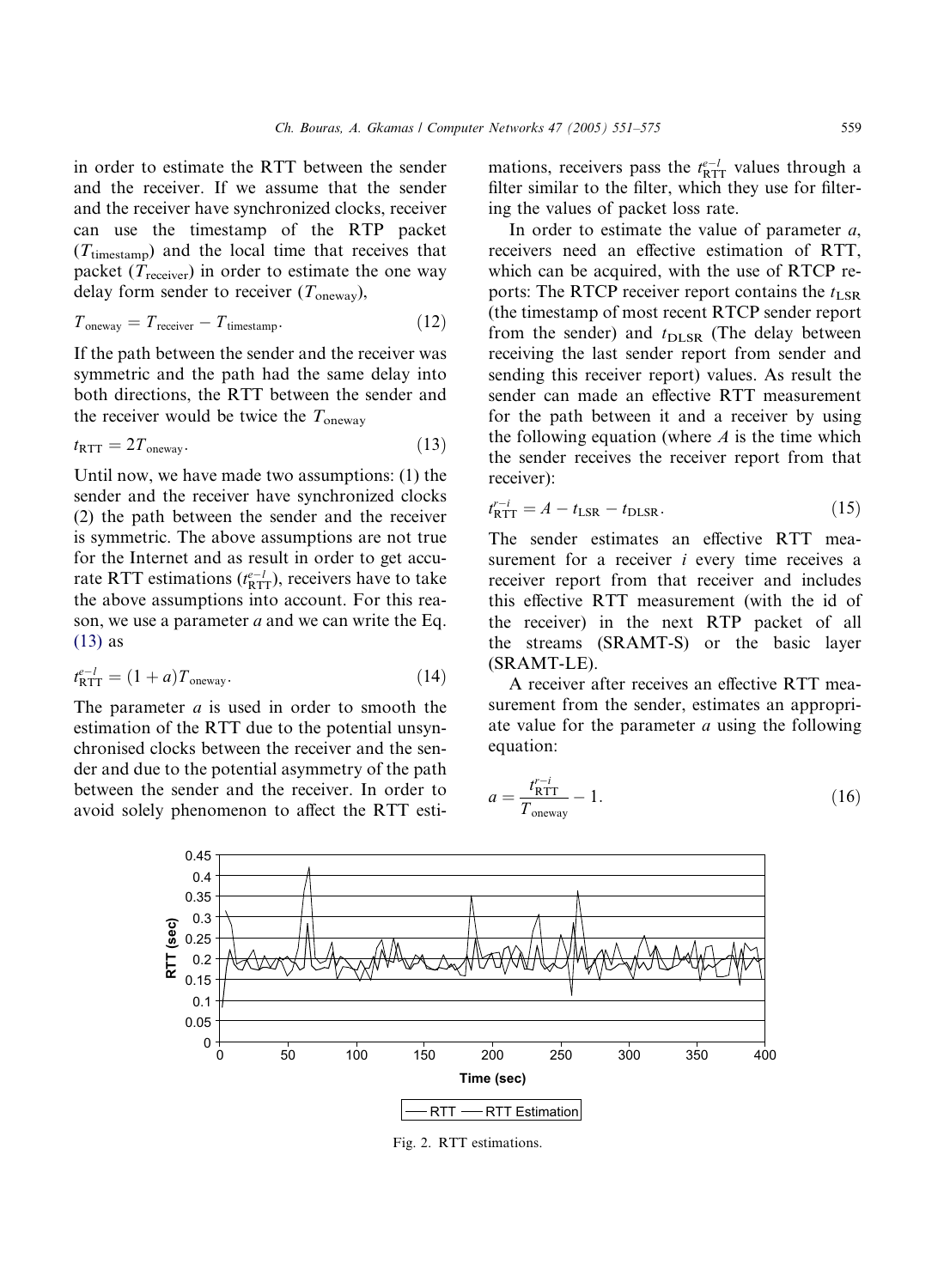[Fig. 2](#page-8-0) shows the real values of RTT and the values, which obtained with the above RTT estimations algorithm during the transmission of multimedia data with the use of SRAMT over a 1Mbit link with background traffic produced by an on/off traffic generator using an exponential distribution with transmission rate of 0.5Mbps during on times. This figure shows that in most of the cases the above algorithm gives a good approximation of the real RTT values.

The values of  $t_{\text{RTT}}^{e-l}$  give an estimation of RTT based on measurement on each stream/layer l. In the SRAMT-S variation, the receiver is using as RTT estimation  $t_{\text{RTT}}^{e-i}$  the  $t_{\text{RTT}}^{e-l}$  of the stream l which receives. In the SRAMT-LE variation, the receiver is using for TCP friendly transmission rate estimation the average value of  $t_{\text{RTT}}^{e-l}$  for all the layers  $(1 \dots k)$  that receives:

$$
t_{\text{RTT}}^{e-i} = \frac{\sum_{l=1}^{k} t_{\text{RTT}}^{e-l}}{k}.
$$
 (17)

#### 5. Extensions to RTP/RTCP

As we have already mentioned, the operation of SRAMT is based on the transmission with the use of RTP/RTCP. RTP provides an extension mechanism to allow individual implementations that require additional information to be carried in the RTP data packet header. SRAMT uses the extension mechanism of RTP in order to add the following fields in to RTP header:

- $T_{\text{epoch}}$ : The specific time period called epoch, in which the receivers have the capability to change streams (SRAMT-S) or changes their layer subscription level (SRAMT-LE).
- $t_{\text{RTT}}^{r-i}$  and receiver id: With this field the sender informs the receiver  $i$  about the effective RTT measurement between this receiver and the sender.
- Current transmission rates of sender streams  $r_{\text{stream}-j}$ ,  $j = 1, \ldots, n$  or sender layers  $r_{\text{layer}-j}$ ,  $i = 1, \ldots, n$ .

• End of epoch flag: This flag is used in order the receiver to be informed about the end of an epoch and synchronize their stream/layer changes.

In addition, RTCP gives the capability to the participants to include in the RTCP reports an application specific part (APP) intended for experimental use. The receivers add to their receiver reports an application specific part, which contains the average value of their estimations for TCP friendly bandwidth share  $r_{r\text{-tcp}}^i$  and the packet loss rate estimation  $l_i$ , since last receiver report. Moreover the receivers add to their receiver report, the stream number that receive (SRAMT-S) or the current layer subscription (the maximum layer up to which the receives listening)  $k$ (SRAMT-LE).

In the SRAMT-S variation the above described extensions to RTP/RTCP are used to all streams. In the SRAMT-LE variation due to the fact that all the participants listening at least to the RTP/ RTCP session of basic layer, the above described extensions to RTP/RTCP are used only to the basic layer RTP/RTCP session. The RTP/RTCP protocols with the incorporation of the above described extensions can support in whole the operation of SRAMT.

#### 6. Synchronization of stream changes

During the multicast transmission of data, a multicast stream transverses a network node as long as at least one receiver behind that node is listening to that stream. As result, if a receiver stop listening to a multicast stream, the transmission of the multicast stream will stop only if that receiver was the only one receiver listening to that multicast stream behind that node. In addition, if two receivers join different streams/layers at the same time, the receiver which joins the streams/layer with the lower transmission rate might observe losses that were not caused by his action but by the action of receiver join the stream/layer with the higher transmission rate.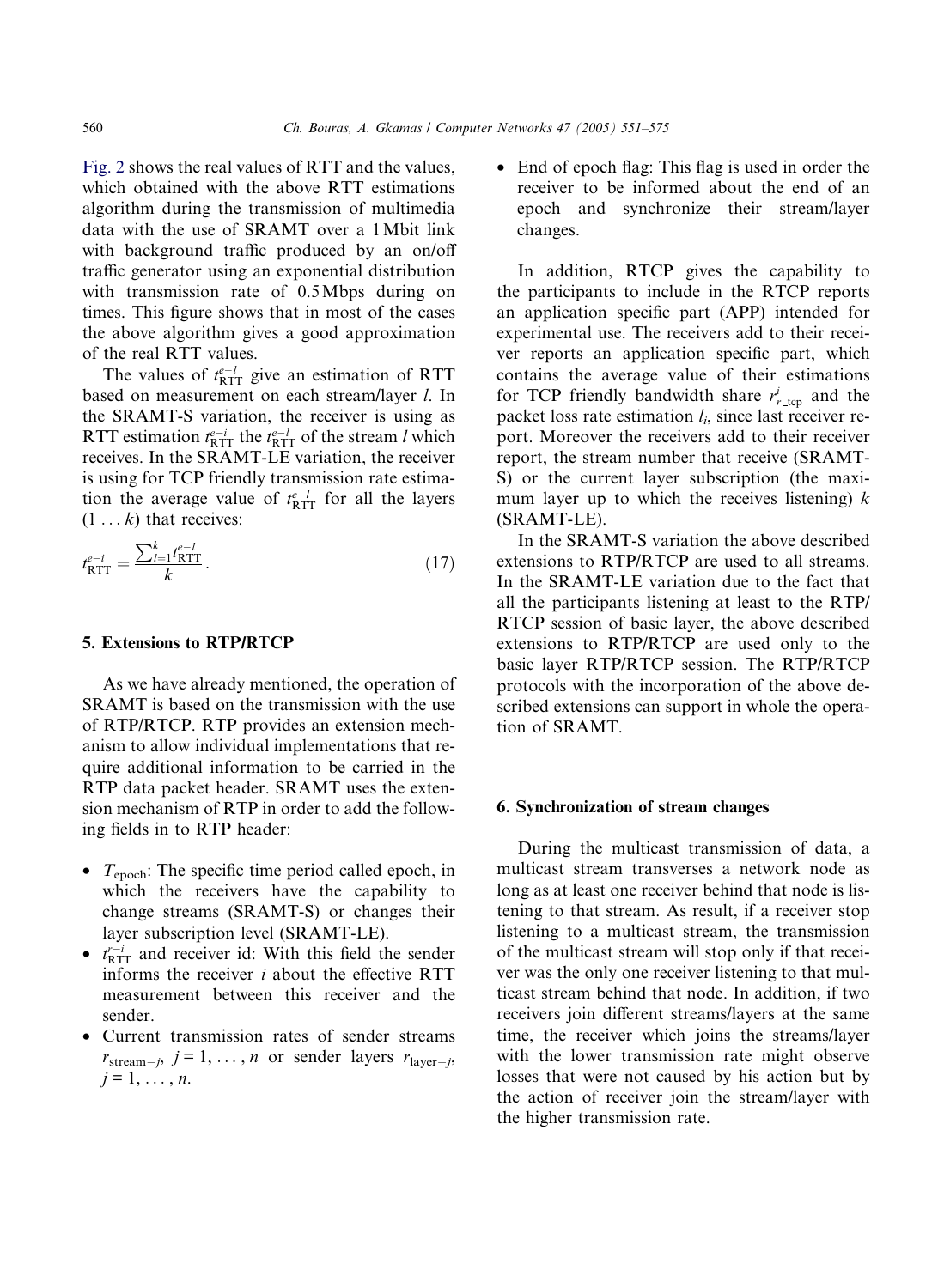Similar research has shown [\[13\]](#page-23-0) that, if the receivers synchronize their stream/layer changes, the above problems can be minimized. For this reason the receivers' stream/layer changes are synchronized in the end of each epoch. The sender marks the next RTP packet in all streams (in SRAMT-S variation) or only to the basic layer (in SRAMT-LE where all the receivers are listening at least to the basic layer) after the end of an epoch with a special flag, which indicates the end of the epoch. However due to the network heterogeneity and packet losses, some receivers may not receive the special marked packet, or receive it in different time points. For this reason the sender includes the epoch duration  $T_{\text{epoch}}$  in all the RTP packets that transmits. Receivers can change streams/layers either when receive a special marked packet or after  $(T_{\text{epoch}} + T_{\text{oneway}})$  time after the end of the previous epoch (where  $T_{\text{oneway}}$ is the one way (sender to receiver) delay estimation of that receiver). During our simulation we set the  $T_{\text{epoch}}$  to be 5s in order to allow receivers to quickly find the stream or subscription level which fulfils better their requirements. The small value of  $T_{\text{epoch}}$  does not cause problems due to the tracing and suspending of unsuccessful stream/layer changes mechanism that SRAMT supports.

#### 7. Scalability issues

The RTCP adaptive transmission mechanism defines as 5s the minimum value for RTCP report retransmission timeout. The RTCP adaptive transmission mechanism has as result the interval between the RTCP reports (each participant sends) to increase when the group of the participant increases.

In order to ensure that, when the group of the participants increases, the sender will collect feedback information representing all the receivers, we do the following modification to the RTCP adaptive transmission mechanism: When the RTCP adaptive transmission mechanism suggests a big retransmission interval more that  $T_{\text{susent}}$ (which means that the number of participants has increase too), the receivers is using the partial

suppression method proposed in [\[17\]](#page-24-0) to control the transmission of the RTCP reports. According to that partial suppression method, the receivers are using a truncated exponentially distributed retransmission timer in the interval  $[0, T_{rand}]$  with density of

$$
T_{\text{wait}} = \begin{cases} \frac{1}{\exp^{\lambda} - 1} * \frac{\lambda}{T_{\text{rand}}} \exp^{(\lambda/T_{\text{rand}})^{z}}\\ \text{if } 0 \leq z \leq T_{\text{rand}},\\ 0 \quad \text{otherwise.} \end{cases}
$$
(18)

Each receiver schedules the RTCP retransmission timeout to be  $T_{wait}$ . If the receiver receives a receiver report from an other receiver with TCP friendly bandwidth share  $r_{r\text{-}top}}^{i}$  similar to its estimation of TCP friendly bandwidth share (we consider that two TCP friendly bandwidth shares are similar when they differ up to  $2\%$ ), this receiver suspend the transmission of its receiver report. As [\[17\]](#page-24-0) shows analytically, with the appropriate selection of the Eq. (18) parameters ( $\lambda$ ,  $T_{\text{rand}}$ ), for 10.000 receivers less than 10 feedback messages are generated for each event the receivers are reporting on. During our simulations we set  $T_{\text{suspent}}$  to 10s in order to ensure that the sender will always have feedback information, which represents all the receivers. With the above described mechanism, when the number of the receiver is small the sender collects information from all the receivers. When the number of the receivers is big the sender collects information from a part of receivers, which represents all the receivers.

The fact the partial suppressed method does not affect the stream/layer change mechanism and the opposite has as result good scalability performance of the SRAMT protocol.

In addition the partial suppressed method does not change the architecture of the SRAMT sender entity (actually the partial suppressed method is implemented only to SRAMT receiver entity) due to the fact that when the partial suppressed method is in use the SRAMT sender entity store information only for a part of the receivers. The only drawback that we have mentioned is an overhead in SRAMT sender entity processing due to the fact that the group of receiver for which the SRAMT sender entity stores information chance more often.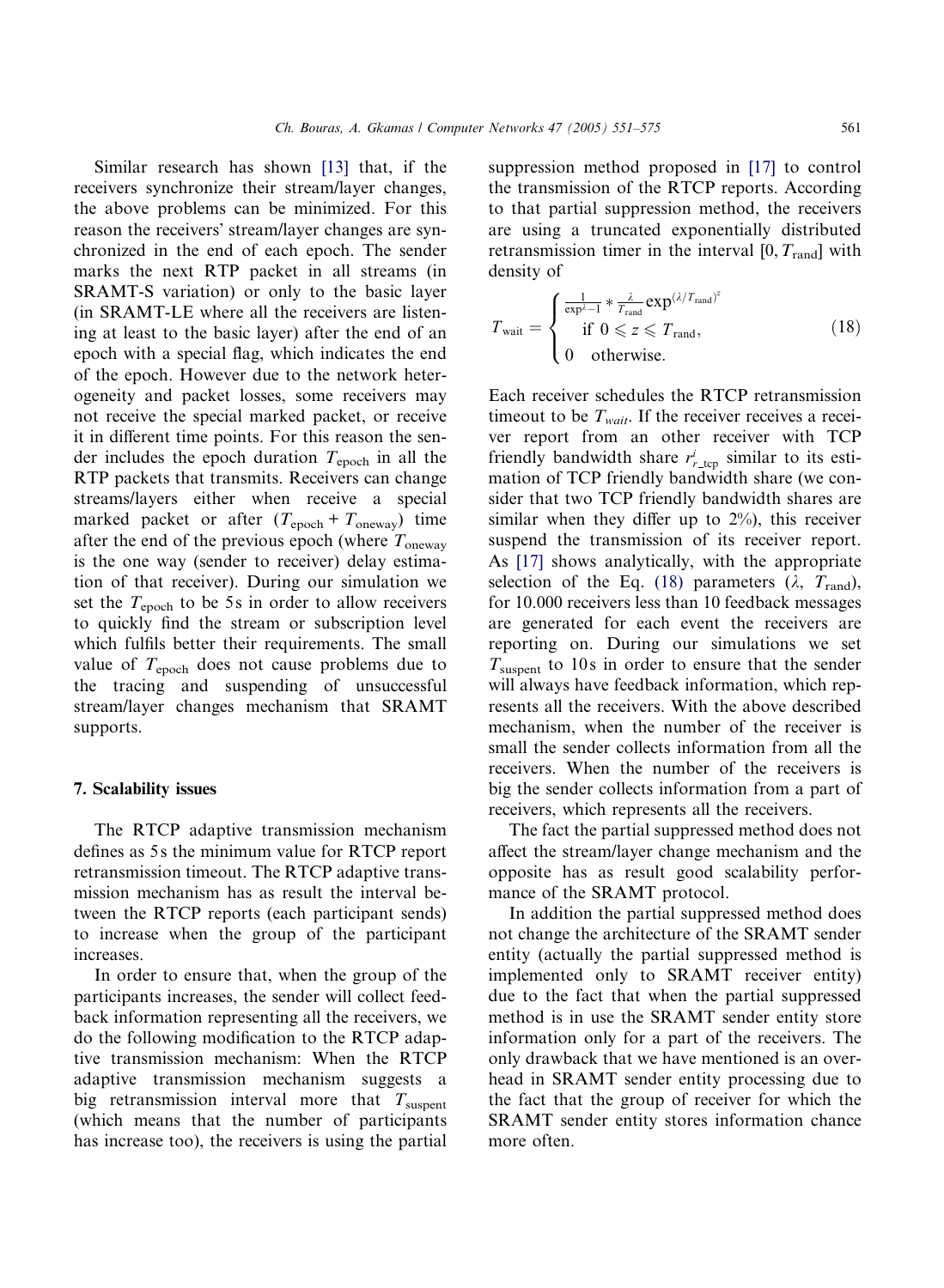#### <span id="page-11-0"></span>8. Mechanism evaluation

In this section, we present a number of simulations that we run in order to analyse the behavior of SRAMT, during the multicast transmission of multimedia data. We implemented SRAMT and run simulations in the LBNL network simulator ns-2 [\[15\]](#page-24-0). We evaluate both SRAMT-S and SRAMT-LE variations.

## 8.1. Heterogeneous multicast environments—TCP friendliness

In this simulation, we investigate the performance of SRAMT in a heterogeneous multicast environment and its TCP friendliness. We choose to investigate the TCP friendliness of SRAMT in a multicast distribution tree without any shared links among the receivers. With this approach, we investigate the TCP friendliness of SRAMT without having to consider the effects of interaction between different receivers, traversing multiple routers and different round trip delays among the receivers.

Fig. 3 shows the topology of this simulation. The bandwidth of each link is given to the simulation topology and varies from 0.2Mbps to 10.0Mbps. All the links in the simulation topology are full duplex, they have delay 10ms and they use the RED (Random Early Drop—[\[9\]](#page-23-0)) policy to their queues. With the use of RED, we assure that all the flows receive the same loss ration and we avoid the synchronization among the flows. In this topology we have one sender (S), which transmits multimedia data with the use of SRAMT to a group of 6 receivers (R1–R6) with different capabilities. In addition we have 3 TCP sources TCP1, TCP2, TCP3, which transmit data to Sink1, Sink2, Sink3 respectively. We model the TCP sources as "4.3BSD Tahoe TCP" [\[22\]](#page-24-0) sources, which always have data to send during the simulation. In the simulation topology, we have three bottleneck links  $(C1-C2, C1-C3$  and  $C1-C4$ ) and each router  $(C2, C3, C4)$  is shared between SRAMT and a TCP connection with the same RTT time as the sender/receiver pair. We run this simulation two times, one with the use of SRAMT-S variation and one with the use of SRAMT-LE variation.

In the SRAMT-S variation the sender transmits three multicast streams with the following limits: stream one: 50–200 Kbps, stream two: 200–



Fig. 3. Topology with no share links.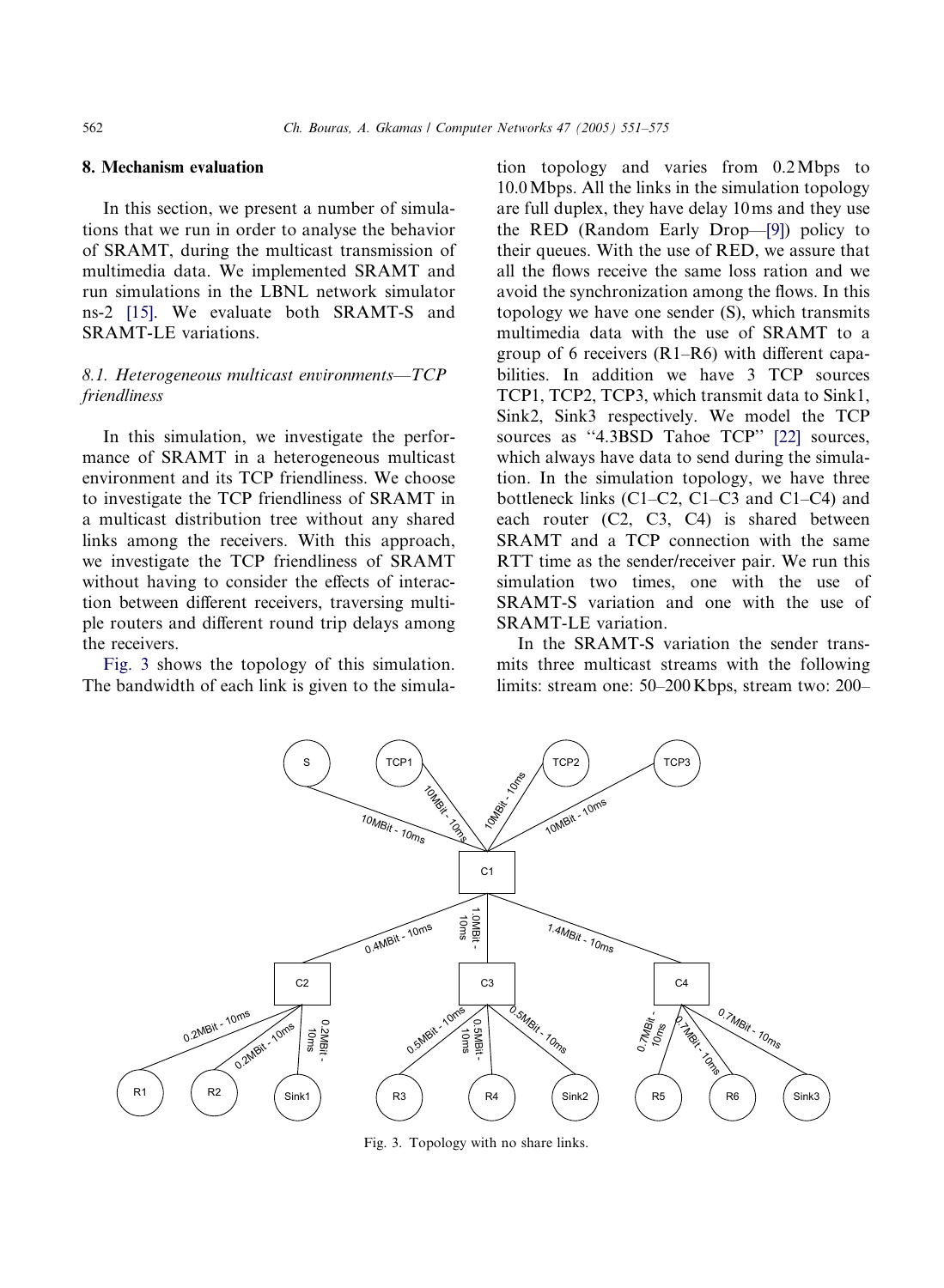600Kbps and stream three: 600–1000Kbps. We execute this simulation for 1000s and the sender starts transmitting the stream one with transmission rate  $50$  Kbps, the stream two with transmission rate 200Kbps and the stream three with transmission rate: 600Kbps. Receivers R1 and R2 join the stream one, receivers R3 and R4 join the stream two and Receivers R5 and R6 join the stream three. Figs. 4–6 shows the bandwidth distribution to bottleneck links  $C1-C2$ ,  $C1-C3$  and  $C1-C4$ , respectively.

In the SRAMT-LE variation the sender transmits three layers with the following limits: layer one (basic layer): 50–200 Kbps, layer two: 50– 400Kbps and layer three: 50–400Kbps. With this configuration the maximum cumulative transmission rate up to layer one is 200, up to layer two is 600Kbps and up to layer three is 1000Kbps. We execute this simulation for 1000s and the sender starts transmitting all the layers with transmission rate 150Kbps. With the above describe topology we expect that receivers R1 and R2 will join only the basic layer (layer subscription level 1), receivers R3 and R4 will join up to layer two (layer subscription level 2), and receivers  $R5$  and R6 will join up to layer three (layer subscription level 3). [Figs. 7–9](#page-13-0) shows the bandwidth distribution to bottleneck links  $C1-C2$ ,  $C1-C3$  and  $C1-$ C4, respectively.

As the above figures suggest, receivers behave as we except in both variation of SRAMT. These figures indicate that SRAMT is in general fair towards to TCP connections and treats the heterogeneous group of the receivers with fairness. In all bottleneck links SRAMT behaves as is expected, and shares the available bandwidth with the TCP connection with the same RTT delay. The behavior of SRAMT (''seeking'' for available bandwidth



Fig. 4. Bandwidth distribution on C1–C2 bottleneck link with the use of SRAMT-S.



Fig. 5. Bandwidth distribution on C1–C3 bottleneck link with the use of SRAMT-S.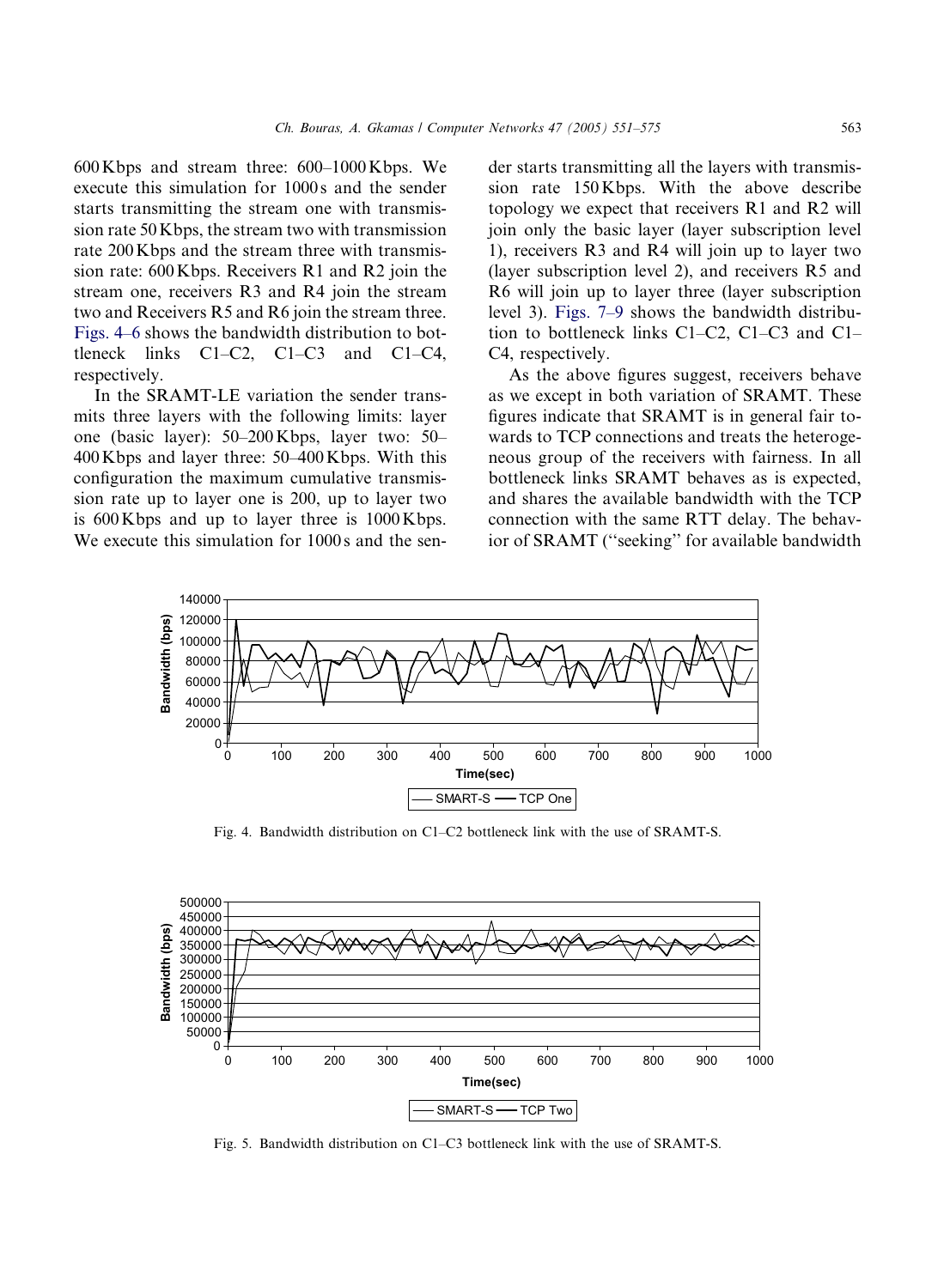<span id="page-13-0"></span>

Fig. 6. Bandwidth distribution on C1–C4 bottleneck link with the use of SRAMT-S.



Fig. 7. Bandwidth distribution on C1–C2 bottleneck link with the use of SRAMT-LE.



Fig. 8. Bandwidth distribution on C1–C3 bottleneck link with the use of SRAMT-LE.

and reaction to congestion) leads some times to get more bandwidth share than TCP and some times to get less bandwidth share than TCP, but in long term both the SRAMT and the TCP flows get approximately the same bandwidth share of the bottleneck links. In addition both SRAMT-S and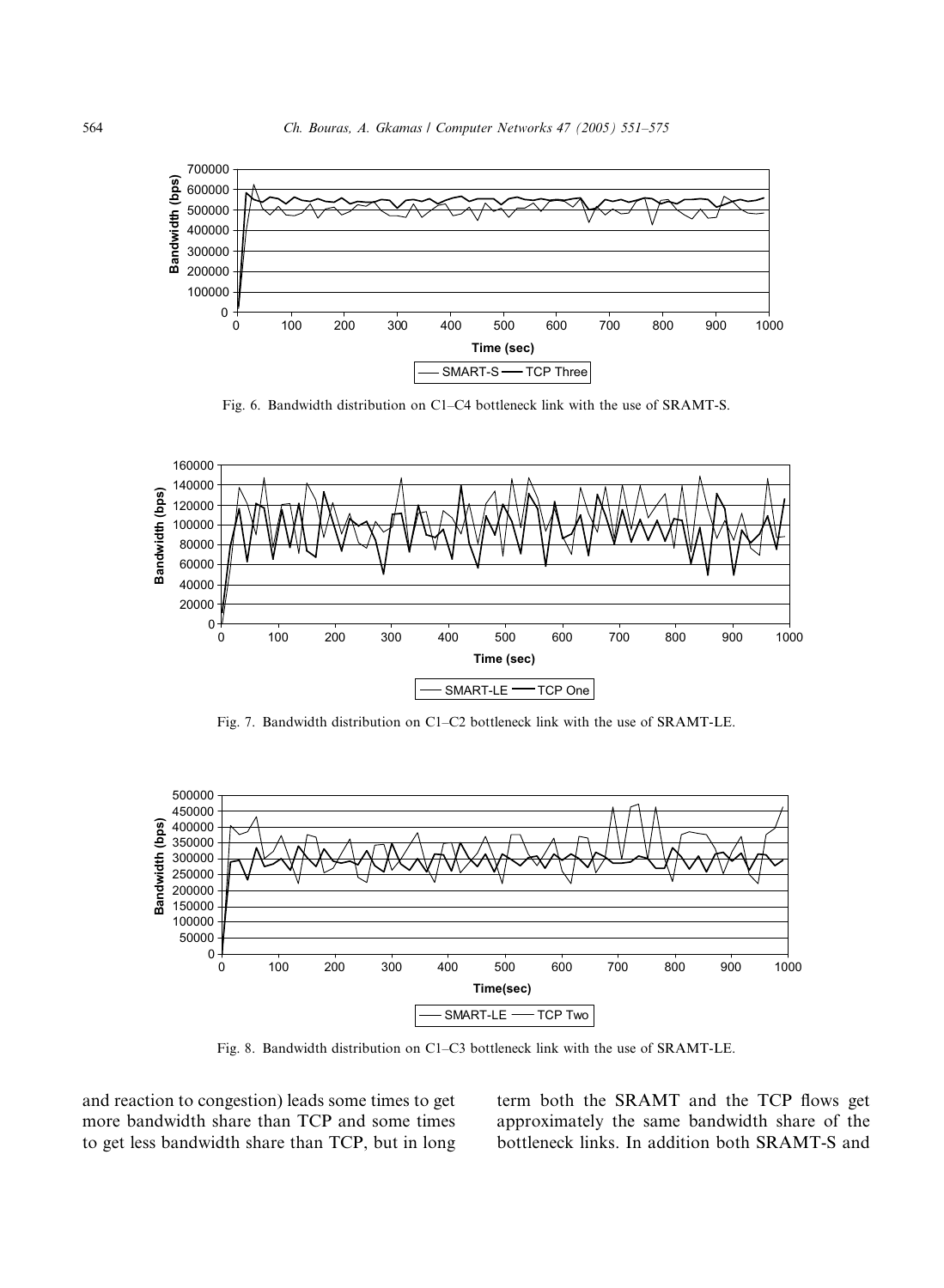<span id="page-14-0"></span>

Fig. 9. Bandwidth distribution on C1–C4 bottleneck link with the use of SRAMT-LE.

SRAMT-LE have similar behavior and performance mainly due to the fact that the simulation topology does not have any link shared among multicast stream. The only difference, which we mention between the SRAMT-S variation and SRAMT-LE variation is that the SRAMT-S variation keeps the transmission rates of the streams more invariable than SRAMT-LE variation keeps the transmission rates of the layers.

#### 8.2. Multicast environments with share links

In this simulation, we investigate the performance of SRAMT in a heterogeneous multicast environment with a multicast distribution tree that is shared among the receivers. With this approach, we investigate the behavior of SRAMT, when the actions of one receiver affect other receivers.

Fig. 10 shows the topology of this simulation. The bandwidth of each link is given to the simulation topology and varies from 0.2–10.0Mbps. All



Fig. 10. Topology with share links.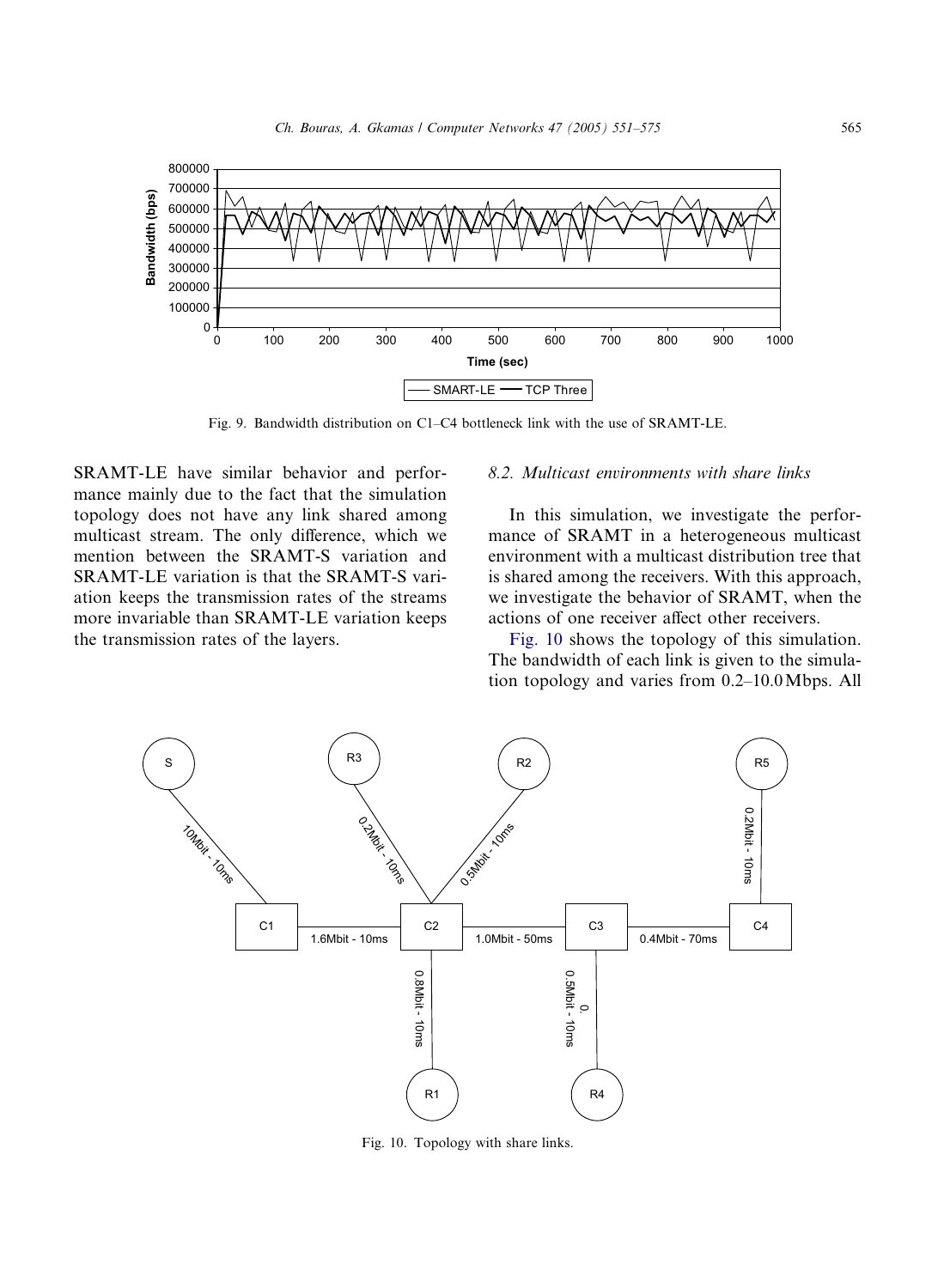<span id="page-15-0"></span>the links in the simulation topology are full duplex, have delay, which varies from 10–70 ms, and they use again the RED policy to their queues. In this topology we have one sender  $(S)$ , which transmits multimedia data with the use of SRAMT to a group of 5 receivers (R1–R5) with different capabilities. In addition each of the links C1–C2, C2–C3 and C3–C4 is shared between the sender layers and an uncorrelated background traffic, which consumes maximally the 50% of the link capacity. In order to produce the uncorrelated background traffic, we use a traffic generator with active and idle periods. During the active periods the transmission rate of the traffic generator follows a Pareto distribution with a scale factor of 1.1 and a mean of 20 packets. Active transfer phases are then followed by idle periods drawn by a Pareto distribution with a scale factor of 1.8

and a mean 0.5 s. As [\[19\]](#page-24-0) suggests the above traffic generator models background web traffic. We run this simulation two times, one with the use of SRAMT-S variation and one with the use of SRAMT-LE variation and we execute both simulations for 1000 s. In both simulations the configuration of the SRAMT-S and SRAMT-LE was the same with the previous simulations, which is presented in Section 8.1. In order to avoid synchronization, the receivers join randomly the stream one (SRAMT-S) or the layer one (SRAMT-LE) during the first 3 seconds of the simulation. Fig. 12 shows the bandwidth share of the receivers R1–R5 during SRAMT-S simulation and Fig. 11 shows the bandwidth share of the receivers R1–R5 during SRAMT-LE simulation.

In the case of SRAMT-LE, with the above describe topology, we expect that receivers R5 and



Fig. 11. Bandwidth shares of Receiver R1 to Receiver R5 with the use of SRAMT-LE.



Fig. 12. Bandwidth shares of Receiver R1 to Receiver R5 with the use of SRAMT-S.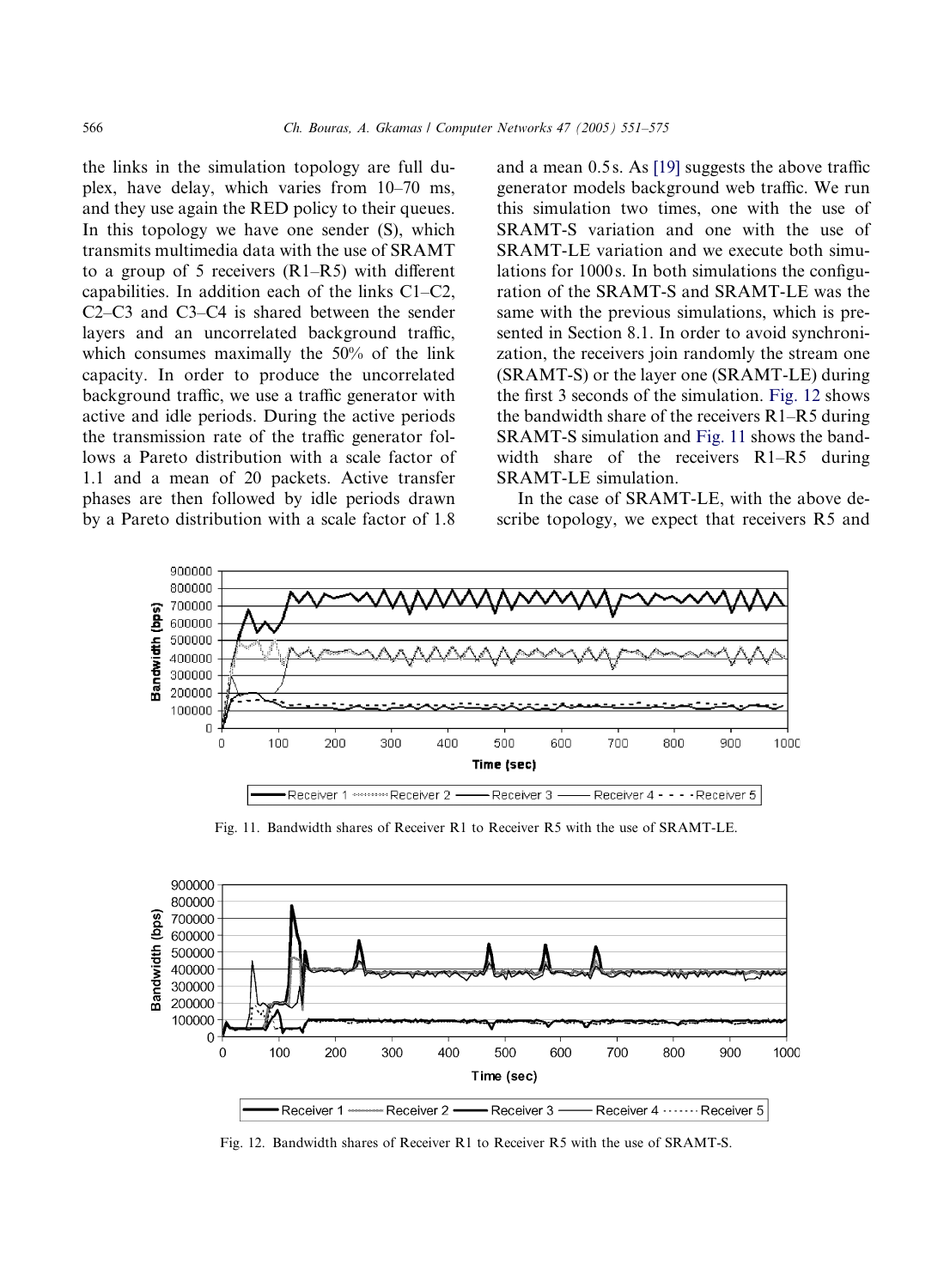R3 will join only the basic layer (layer subscription level 1), receivers  $R2$  and  $R4$  will join up to layer two (layer subscription level 2), and receiver  $R1$ will join up to layer three (layer subscription level 3). As [Fig. 11](#page-15-0) suggests after some seconds each receiver has the layer subscription level, which we expect and receives also a bandwidth share close to the bandwidth share, which we expect. The only exception is the transmission rate of layer subscription level one which is close to  $120$  Kbps and not close to 200 Kbps, which is the expected transmission rate, based on the topology of [Fig.](#page-14-0) [10](#page-14-0). The explanation for that is the following: because the multicast stream of the basic layer is the layer with the biggest delay (due to the hops S, C1, C2, C3, C4, C5) and biggest loss rate (due to the fact that the layer one pass three congested links  $C1-C2$ ,  $C2-C3$  and  $C4-C5$ ) the estimations of TCP friendly bandwidth share of receiver R5 is low and the sender keeps the transmission rate of basic layer low in order to service also the receiver R5. The receivers after some unsuccessful stream changes (during the first 100s) have join the layers which fulfils better their capabilities and stay at that stream until the end of the simulation (due to the tracing of unsuccessful layer changes that SRAMT-LE offers). In addition, due to the synchronization of layer changes the undesirable problems are minimal and in general the receivers actions does affect the bandwidth shares of the other receivers.

In the case of SRAMT-S, the topology of [Fig.](#page-14-0) [10](#page-14-0) restricts the performance of the SRAMT-S, due to the fact that the available bandwidth of link C1–C2 is not enough for the transmission of all the sender streams and the available bandwidth of link C2–C3 is not enough for the transmission of sender streams one and two. As [Fig. 12](#page-15-0) suggests the SRAMT-S has lower performance than the SRAMT-LE. In addition as [Fig. 12](#page-15-0) shows, receivers R1,R2 and R4 join the stream two of sender and receiver R3 and R5 join the stream one of the sender. Moreover the receiver R1 tries to join the sender stream three but returns immediately to stream two, due to congestion, until the end of the simulation. It is obvious that the topology of [Fig. 10](#page-14-0) restricts the performance of the SRAMT-S because of the bandwidth of links  $C1-C2$  and  $C2-C3$ .

In order to evaluate the SRAMT-S in a more "friendly" topology, we increase the bandwidth of link C1–C2 to 3.0Mbps and the bandwidth of link C2–C3 to 1.4Mbps and we run again the simulation for SRAMT-S (again the background traffic consumes maximally the 50% of the C1–C2 and C2–C3 links capacity). With this change in the topology of Fig.  $10$ , we expect that receiver R1 will join the sender stream three, receivers R2 and R4 will join the sender stream two and R3 and R5 will join the sender stream one. Fig. 13 shows the results of this simulation. As this figure suggests after some seconds each receiver joins the stream, which we expect and receives also a bandwidth share close to the bandwidth share, which we expect. The receivers have join the sender stream which fulfils better their capabilities after some



Fig. 13. Bandwidth shares of Receiver R1 to Receiver R5 with the use of SRAMT-S.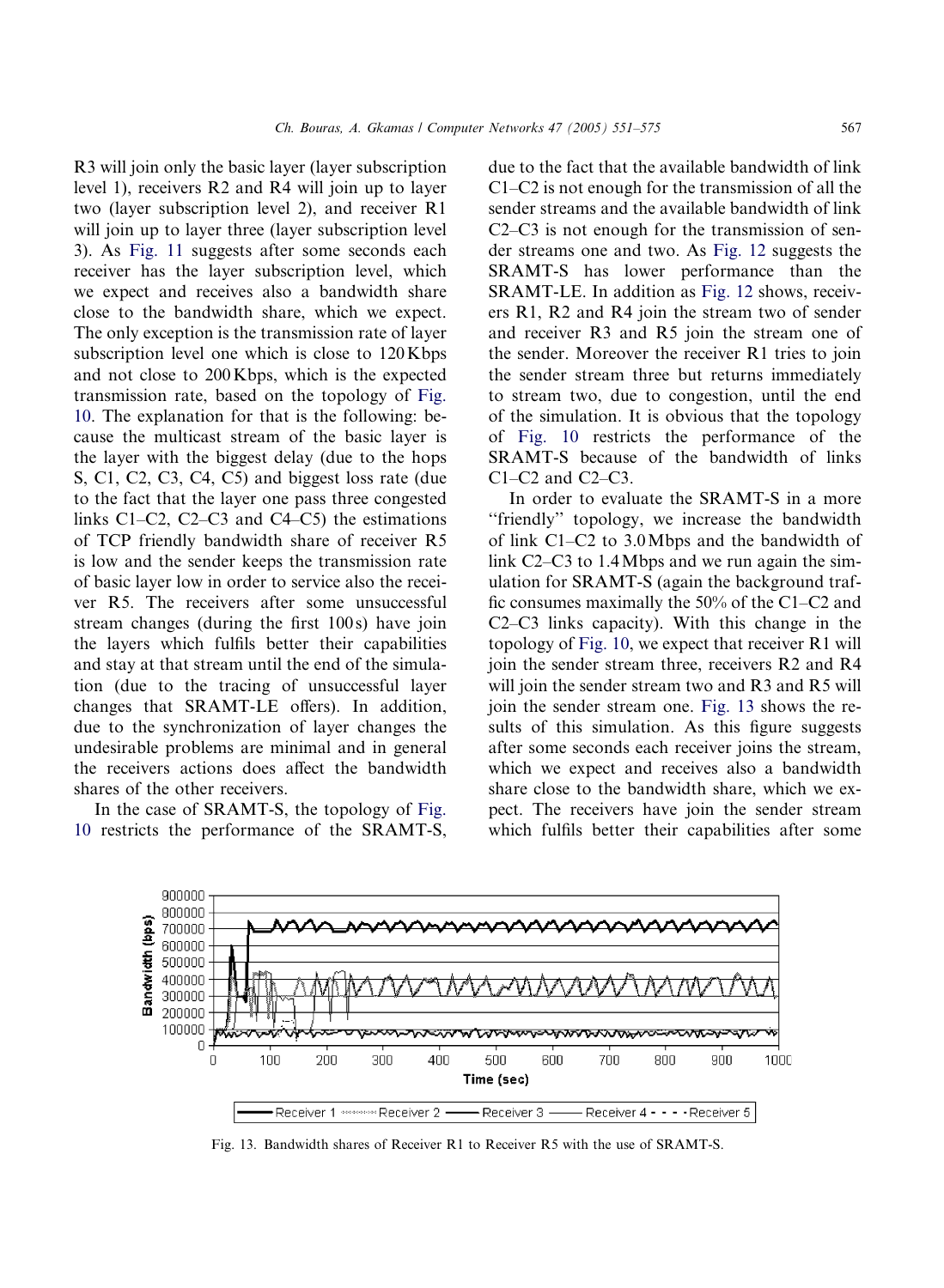unsuccessful stream changes (during the first 200 seconds) and stay at that stream until the end of the simulation (due to the tracing of unsuccessful stream changes that SRAMT-S offers). Again the transmission rate of stream one is close to 100Kbps and not close to 200Kbps due to the fact that stream one is the stream with the biggest delay (due to the hops S, C1, C2, C3, C4, C5) and biggest loss rate (due to the fact that the layer one pass three congested links C1–C2, C2–C3 and C4–C5). As result the estimations of TCP friendly bandwidth share of receiver R5 is low and the sender keeps the transmission rate of stream one low in order to service also the receiver R5. In addition, due to the synchronization of stream changes the undesirable problems are minimal and in general the receivers actions does affect the bandwidth shares of the other receivers.

The most common queuing management technique in the Internet today is the droptail queue management (mostly because its easy implementation). In order to evaluate the performance of the SRAMT mechanism when the droptail queue management technique is used, we change the queuing management technique of the routers of the topology of [Fig. 10](#page-14-0) to droptail and we run again the simulation using the SRAMT-S variation of the SRAMT mechanism. Also in this simulation, we increase the bandwidth of link C1–C2 to 3.0Mbps and the bandwidth of link C2–C3 to 1.4Mbps and again the background traffic consumes maximally the 50% of the C1– C2 and C2–C3 links capacity. Fig. 14 shows the results of this simulation. As Fig. 14 shows, SRAMT has similar behavior when droptail queue management technique is used and the receivers after some time have join the sender stream, which fulfils better their capabilities. The receivers stay at the appropriate stream until the end of the simulation (due to the tracing of unsuccessful stream changes that SRAMT offers). The only drawback, which we mentioned when we used the droptail queue management technique is the fact that the bandwidth share of the SRAMT is reduced (comparing the bandwidth share which receives which we use RED queue management technique). This phenomenon affects mainly the receivers of the low bit rate streams. The above behavior is expected and can be justified as follows: the droptail queue management technique does not ''protect'' from synchronization among the streams and in addition droptail queue management technique results in more packet losses in the routers (due to queue overflow) comparing with RED queue management technique. This has as result higher packet losses and lower transmission rates for the SRAMT mechanism. The streams that are affected the most are the streams with the smaller transmission rates due to the fact that these streams pass through more droptail queues based on the Fig. 14 topology.

## 8.3. Comparison of SRAMT-S and SRAMT-LE during the evaluation

General the behavior of SRAMT-S variation and SRAMT-LE variation is the same. In this section we describe some differences, which we men-



Fig. 14. Bandwidth shares of Receiver R1 to Receiver R5 with the use of SRAMT-S and droptail queue management.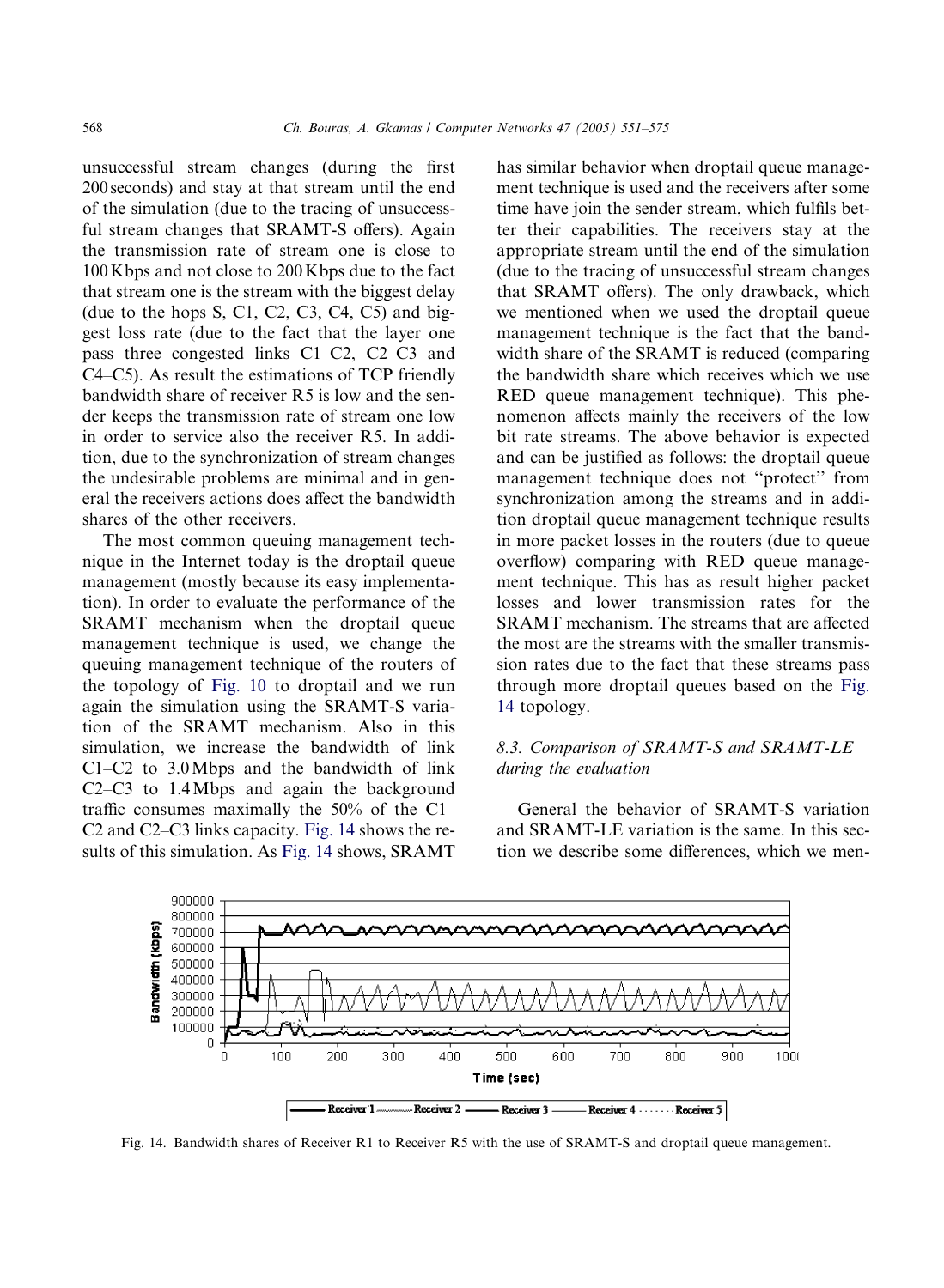tioned between the SRAMT-S variation and SRAMT-LE variation during the performance evaluation. Mainly these differences derived from the different characteristics of the simulcast and layered encoding approaches.

One main difference between SRAMT-S and SRAMT-LE is the better performance of SRAMT-LE in topologies with a multicast distribution tree that is shared among the receivers. In these topologies the SRAMT-LE behaves better mainly due to the fact the simulcast approach, which SRAMT-S is using, wastes bandwidth by essentially duplicating the transmission of the content in multiple streams. On the other hand the layered encoding approach, which SRAMT-LE is using, wastes bandwidth as overhead for the operation of layered encoding and decoding of video information. Depending of the encoding which is used, the overhead of layered encoding may be more that  $20\%$ , which means that the layered encoding approach needs 20% more bandwidth comparing the simulcast approach in order to provide the same experience to the end user (In [\[12\]](#page-23-0), authors tries to measure the above affect and compare simulcast and layered encoding). Moreover the implementation of layered encoders/decoders is more complex that the traditional encoders, which are used during the simulcast, approach.

One other difference between SRAMT-S and SRAMT-LE is the fact that the SRAMT-S variation keeps the transmission rates of the streams more invariable than SRAMT-LE variation keeps the transmission rates of the layers. This behavior derives from the fact that with the use of SRAMT-LE variation, the bottleneck links are shared among more multicast streams than the use SRAMT-S variation. For example in [Fig. 3](#page-11-0) the C1–C4 bottleneck link is shared between two streams (TCP three and sender stream three) when we use the SRAMT-S variation and is shared between four streams (TCP three and sender layer one, two and three) when we use SRAMT-LE variation.

#### 9. Comparison of SRAMT with other schemes

In this section we compare the performance of SRAMT-S and SRAMT-LE mechanisms with

other mechanisms founded to the literature regarding the following parameters: TCP friendliness, stability, scalability and convergence time to stable state. The above parameters set outline well the behavior of a congestion control scheme.

We compare the SRAMT-LE with the following layered encoding schemes:

- PLM [\[13\]](#page-23-0): PLM stands for ''Packet pair receiver-driven Layered Multicast'' and is based on a cumulative layered scheme and on the use of packet pair to infer the bandwidth available at the bottleneck to decide which are the appropriate layers to join. PLM assumes that the routers are multicast capable but does not make any assumption on the multicast routing protocol used. PLM is receiver driven, so all the burden of the congestion control mechanism is at the receivers side. The only assumption we make on the sender is the ability to send data via cumulative layers and to emit for each layer packets in pairs (two packets are sent back-to-back). PLM is highly scalable due to the receiver-driven cumulative layered scheme. PLM does not require either any signaling or feedback.
- MLDA [\[21\]](#page-24-0): MLDA stands for ''Multicast enhanced Loss-Delay based Adaptation algorithm''. MLDA is a hybrid sender and receiver-based adaptation scheme that combines on the one hand various well known concepts for multicast congestion control such as receiverbased rate calculation, layered transmission and dynamic into a unified congestion control architecture. Scalability in MLDA is based on partial suppression method.
- RLC [\[23\]:](#page-24-0) RLC stands for ''Receiver-driven, Layered Congestion control algorithm''. RLC is designed to support one-to-many communication to potentially large sets of receivers with different bandwidth requirements. RLC uses a hierarchical, layered scheme for data transmission, where receivers can join to one or more multicast groups to receive data at a rate approximately matching their bandwidth to the source—this translates into different quality levels in the case of multimedia streams, or in faster transfer times for reliable data communication.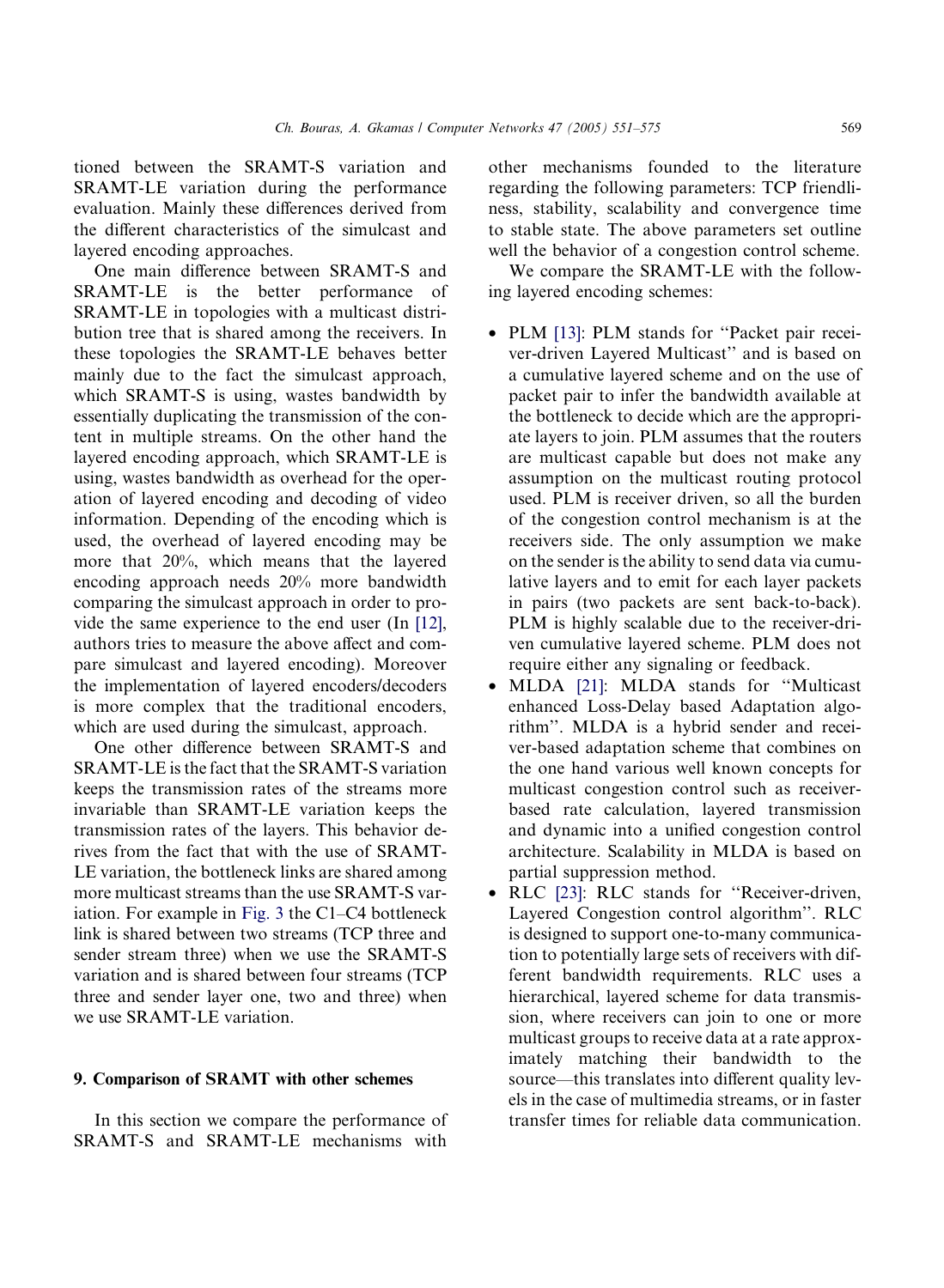Scalability in RLC comes from full decentralization of functionality: each receiver takes congestion control decisions autonomously.

We compare the SRAMT-S with the following simulcast schemes:

- DSG [\[6\]:](#page-23-0) DSG (Destination Set Grouping) is an end to end mechanism for the simulcast transmission of multimedia data which bases its estimations on the current network conditions. DSG uses the packet loss rate in order to estimate the network conditions. The receivers send their estimations regarding the network condition to the sender using a special mechanism in order to avoid the feedback implosion problem. Receivers decide for the multimedia stream, which they will receive based on the information, which they collect, and the information, which they receive from the sender. Also the receivers' changes among the streams are synchronized.
- IRFM [\[11\]](#page-23-0): IRFM (Inter-Receiver Fair Multicast) is an end to end mechanism for the simulcast transmission of multimedia data. IRFM uses the packet loss rate in order to estimate the network conditions and also uses a fairness function in order to serve the receivers with fairness. Main characteristic of IRFM is that it uses only two multimedia streams, one for the low capabilities receivers and one for the high capabilities receivers.



Fig. 15. PLM performance against TCP traffic.

Fig. 15 shows how the PLM shares a bottleneck link initially with one TCP connections and later on with two TCP connections. The simulation scenario was the following: Initially the first TCP connections transmits data and at the 20th second starts the transmission of the PLM session and finally at the 60th second starts the transmission of the second TCP connection over the bottleneck link. As [Fig. 2](#page-8-0) shows, the PLM session adapts all most perfectly to the available bandwidth in presence of TCP flows. Comparing the PLM behavior with the SRAMT-LE behavior we can draw the following conclusions: PLM has more stable transmission rate and change its transmission rate in steps comparing with SRAMT-LE which can not keep its transmission rate stable and changed it continues during the entire experiment ([Fig. 1\)](#page-4-0). In long term, we can say that in the case of PLM, TCP traffic gets more bandwidth that the PLM traffic but in the case of SRAMT-LE, TCP and SRAMT-LE traffics are share almost them equally the available bandwidth. In order to summarize, both PLM and SRAMT-LE have good behavior against the TCP traffic with PLM offering a more stable transmission rate and SRAMT-LE offering more fair bandwidth sharing. In addition, the PLM has a fast convergence time to the stable state after the transmission of the TCP traffic to the bottleneck link. The main disadvantage of PLM is the fact that assumes that the routers of network testbed support some kind of a fair queuing mechanism that allocates each flow a fair bandwidth share. Only under this assumption, it is possible to use PLM for congestion control. The fact that the Internet router does not support fair queuing mechanisms at the moment (and it is not expected to support fair queuing mechanisms in large scale to the near future) has as result the difficult large scale deployment of PLM to the Internet.

[Fig. 16](#page-20-0) shows how the RLC shares a bottleneck link with TCP traffic. The simulation scenario includes the transmission of 8 RLC sessions together with 8 TCP connections over a bottleneck link. As [Fig. 3](#page-11-0) shows, RLC is slightly more aggressive than TCP, but this was expected as RLC considers closely spaced losses as a single event, whereas TCP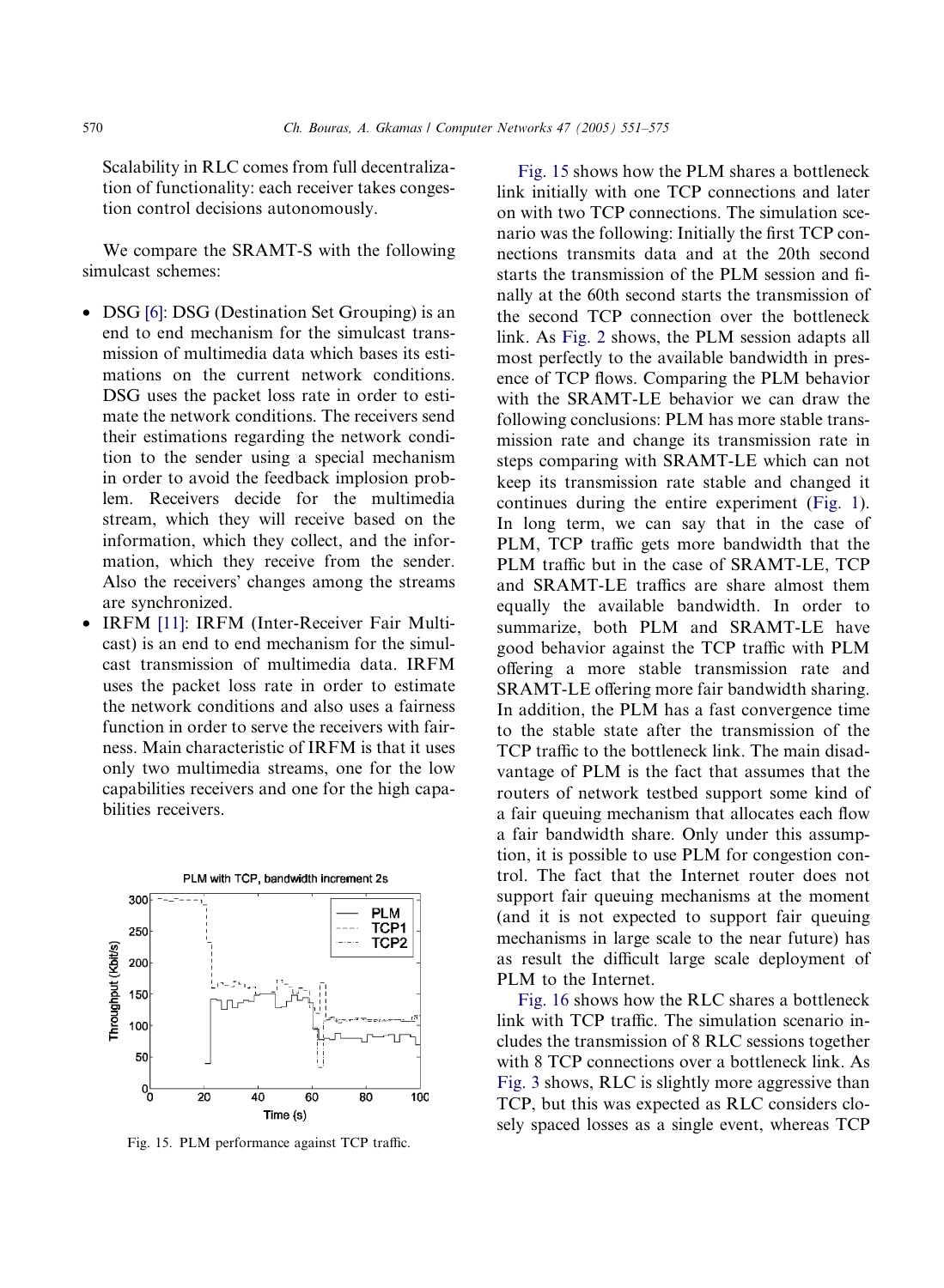<span id="page-20-0"></span>

Fig. 16. RLC performance against TCP traffic.

does not. On the other hand, TCP and RLC do not starve each other when competing. Comparing the RLC behavior with the SRAMT-LE behavior we can draw the following conclusions: both RLC and SRAMT-LE have some fluctuation on their transmission rates but they keep relative stable their transmission rates. In addition, it is obvious that SRAMT-LE has more friendly behavior against TCP traffic than RLC has. In addition, both RLC and SRAMT-LE have similar convergence times to the stable state. In order to summarize, SRAMT-LE has better behavior against the TCP traffic comparing with RLC and this is be-



Fig. 17. MLDA performance against TCP traffic.

cause the TCP analytical model used by SRAMT-LE is more accurate than the TCP analytical model used by the RLC. On the other hand, the RLC has a much more simple implementation comparing with SRAMT-LE.

Fig. 17 shows how the MLDA shares a bottleneck link with TCP traffic. Fig. 17 shows the bandwidth share between MLDA and TCP traffic in the bottleneck link. As Fig. 17 shows, the MLDA has friendly behavior against TCP traffic most of the simulation time but in some cases either the TCP traffic starves MLDA traffic or MLDA traffic starves TCP traffic (most of the starve cases). Comparing the MLDA behavior with the SRAMT-LE behavior we can draw the following conclusions: the SRAMT-LE behavior is friendlier that MLDA behavior against TCP traffic mainly due to the fact the SRAMT-LE traffic does not starve TCP traffic as MLDA traffic does in some cases. In addition, MLDA has long convergence times to the stable state comparing with SRAMT-LE. Moreover, both MLDA and SRAMT-LE do not keep their transmission rates stable but they have fluctuation on their transmission rates. In order to summarize, both MLDA and SRAMT-LE have similar behavior but the MLDA has the drawback of big convergence time to the stable state and starving of TCP traffic in some cases.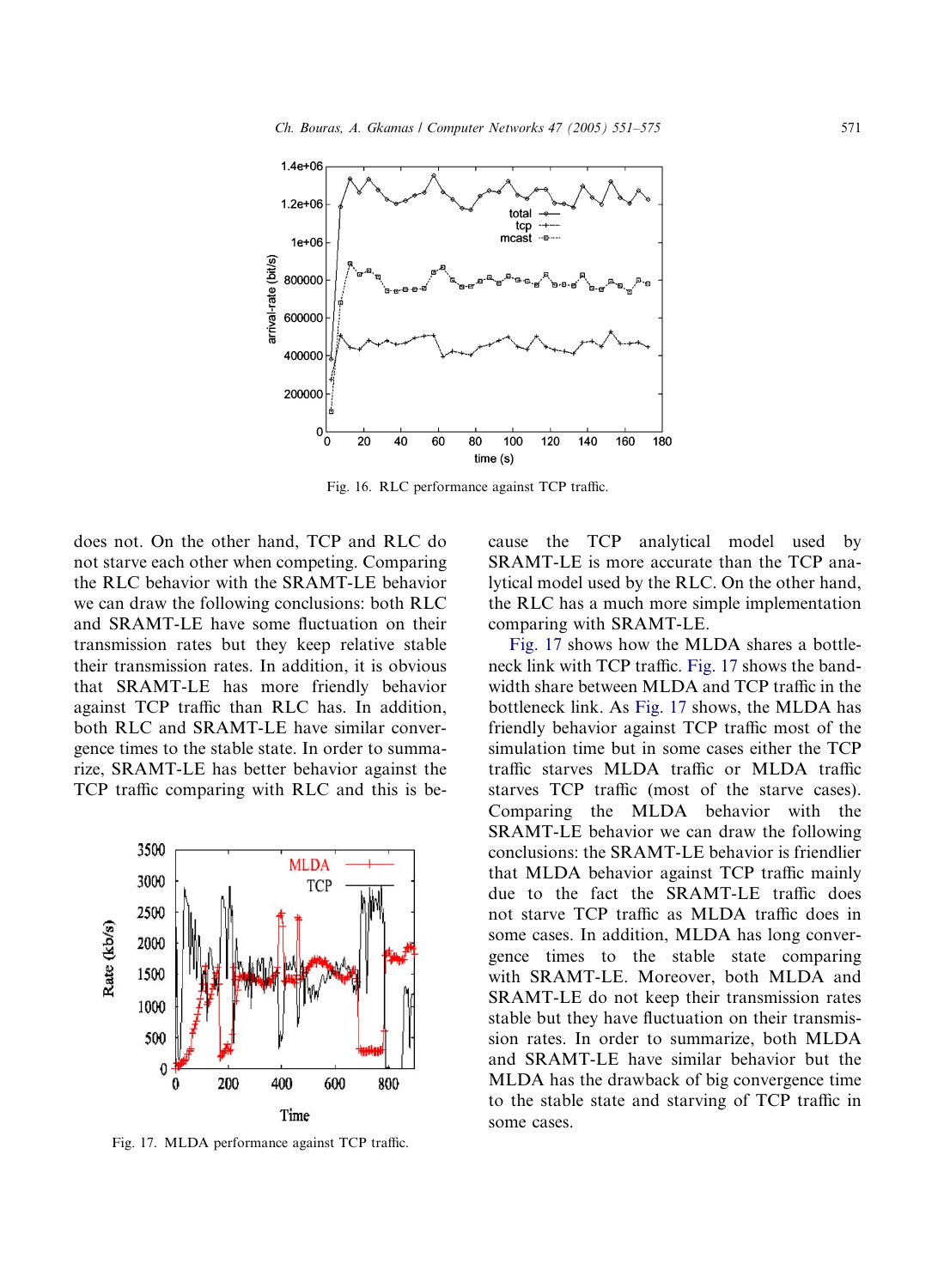| Parameter/mechanism      | <b>SRAMT-LE</b>    | PLM                                  | <b>RLC</b>              | <b>MLDA</b>        |
|--------------------------|--------------------|--------------------------------------|-------------------------|--------------------|
| <b>TCP</b> friendliness  | Very good          | Good                                 | Modest                  | Good               |
| Stable transmission rate | No.                | Yes                                  | Yes                     | No                 |
| Convergence time         | Relative fast      | Very fast                            | Relative fast           | Modest             |
| Stable operation         | <b>Yes</b>         | <b>Yes</b>                           | <b>Yes</b>              | No                 |
| Scalability              | Well-partial       | Well-not require                     | Well-not require        | Well partial       |
|                          | suppression method | feedback for the client              | feedback for the client | suppression method |
| Limitations              | No                 | Fair queuing mechanism<br>in routers | No                      | No                 |

Table 1 Comparison of SRAMT-LE with the other layered encoding schemes

Table 1 summarizes the comparison of SRAMT-LE against the others layered encoding schemes. As this table shows, SRAMT-LE has good performance against TCP traffic and in general terms has good performance comparing with the other layered encoding schemes. The main drawback of the SRAMT-LE mechanism is the fact that SRAMT-LE has fluctuation on its transmission rate and does not keep its transmission rate stable. This has as result the TCP connections also to have fluctuation on their transmission rates as reaction to the continues changing network conditions due to the above mentions SRAMT-LE behavior.

Fig. 18 shows the transmission of multimedia data with the use of DSG. The scenario of this experiment includes the transmission of three multicast streams over the Internet. As Fig. 18 shows, DSG has a relative stable operation and its transmission rate does not have heavy fluctuations. In addition, the time until the DSG obtains stable operation is satisfactory. Regarding TCP friendli-ness, paper [\[6\]](#page-23-0) does not provide any information. Comparing DSG with SRAMT-S we can draw the following conclusions: DSG has better performance than SRAMT-S regarding stability and both SRAMT-S and DSG have satisfactory performance regarding the time to obtain stable operation. Moreover SRAMT-S offers a TCP friendly operation.

[Fig. 19](#page-22-0) shows the transmission of multimedia data with the use of IRFM together with TCP traf-



Fig. 18. DSG performance.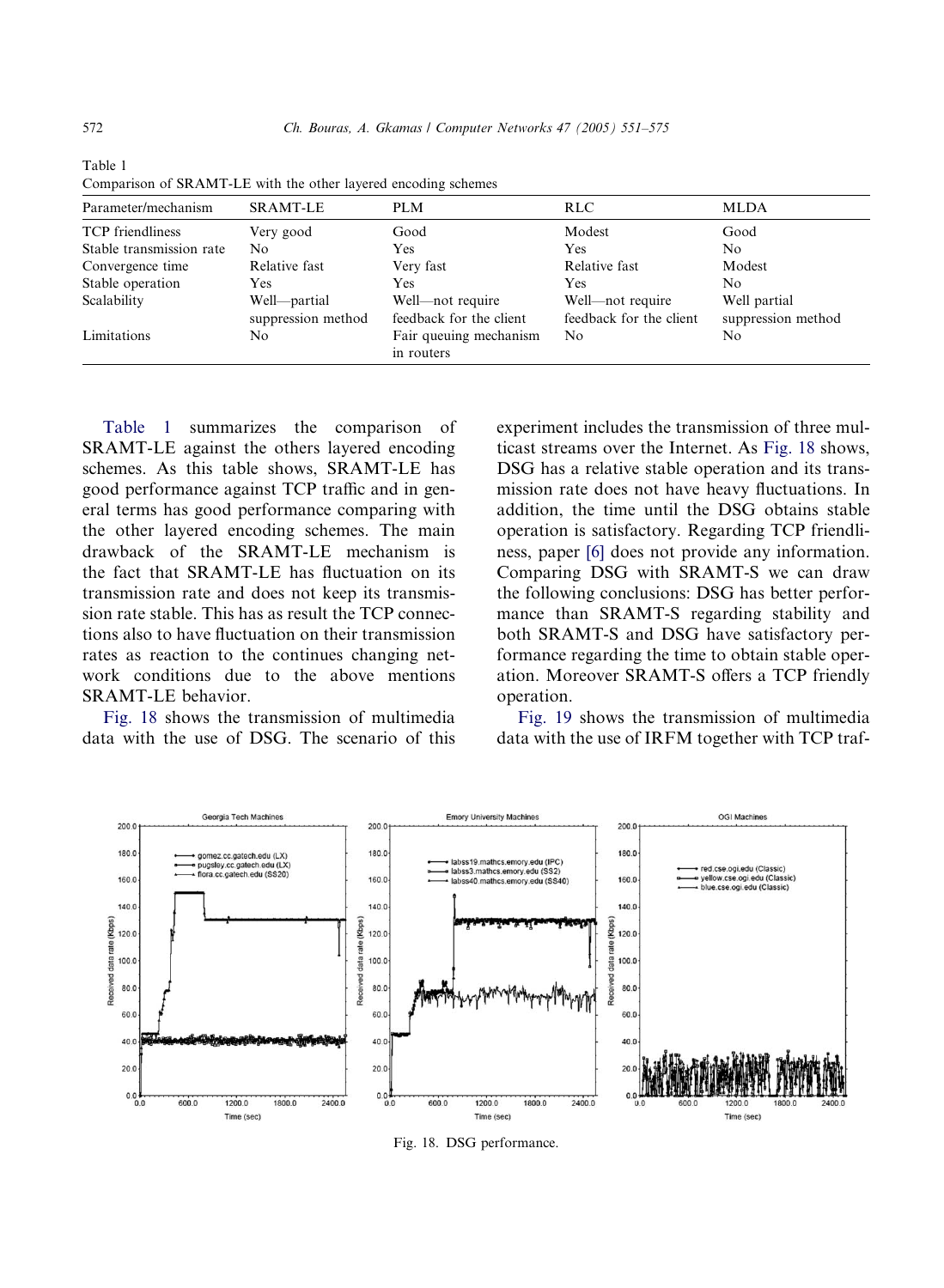<span id="page-22-0"></span>

Fig. 19. IRFM performance against TCP traffic.

fic. The scenario of this experiment includes the transmission of one TCP connection and IRFM traffic (two multicast streams) over a network link. As Fig. 19 shows, IRFM has friendly behavior against TCP traffic (by the meaning that TCP traffic does not starve) and some times IRFM gets more bandwidth than TCP and some times TCP gets more bandwidth than IRFM. In addition IRFM has relative stable operation but has some heavy fluctuations during the transmission of the multimedia data. Regarding scalability issues, IRFM is using a feedback suppression mechanism during the transmission of feedback information from the receivers to the sender. Comparing IRFM with SRAMT-S we can draw the following conclusions: SRAMT-S has better performance than IRFM regarding TCP friendliness and it also needs less time to obtain stable operations. Regarding stability both IRFM and SRAMT-S have similar performance.

Table 2 summarizes the comparison of SRAMT-S against the others simulcast schemes. As this table shows, SRAMT-S has good performance against TCP traffic and in general terms has good performance comparing with the other simulcast schemes. The main drawback of the SRAMT-S mechanism is the fact that SRAMT-S has fluctuation on its transmission rate and does not keep its transmission rate stable.

## 10. Future work

Our future work includes the investigation of the fluctuations in SRAMT transmission rate in order the SRAMT to transmit more smooth transmission rates and provide a better experience to the end users. In addition our future work includes the investigation of dynamically adding more streams/layers instead of the static number of streams/layers that SRAMT supports now. This will provide more flexibility to the operation of the SRAMT mechanism. Moreover we plan to implement a prototype of SRAMT (for both variations) and evaluate its operation over the real Internet and compare the results of the Internet evaluation with the simulation results, which are presented in this paper. In addition we will perform a detail validation of SRAMT through test over the Internet with use of large participants groups and we will investigate the scalability of proposed mechanism and how the proposed mechanism will deal with the feedback implosion problem. Furthermore we will compare the SRAMT-S with SRAMT-LE based on the end user experience and we will measure the bandwidth overhead in both SRAMT variations (in the SRAMT-S varia-

Table 2

Comparison of SRAMT-S with the other simulcast schemes

| Parameter/mechanism      | <b>SRAMT-S</b> | <b>DSG</b>               | <b>IRFM</b> |
|--------------------------|----------------|--------------------------|-------------|
| <b>TCP</b> friendliness  | Very good      | $\overline{\phantom{a}}$ | Modest      |
| Stable transmission rate | Modest         | Yes                      | Modest      |
| Convergence time         | Satisfactory   | Satisfactory             | Modest      |
| Stable operation         | Yes            | Yes                      | Modest      |
| Scalability              | Very good      | Modest                   | Modest      |
| Limitations              | No             | No                       | No          |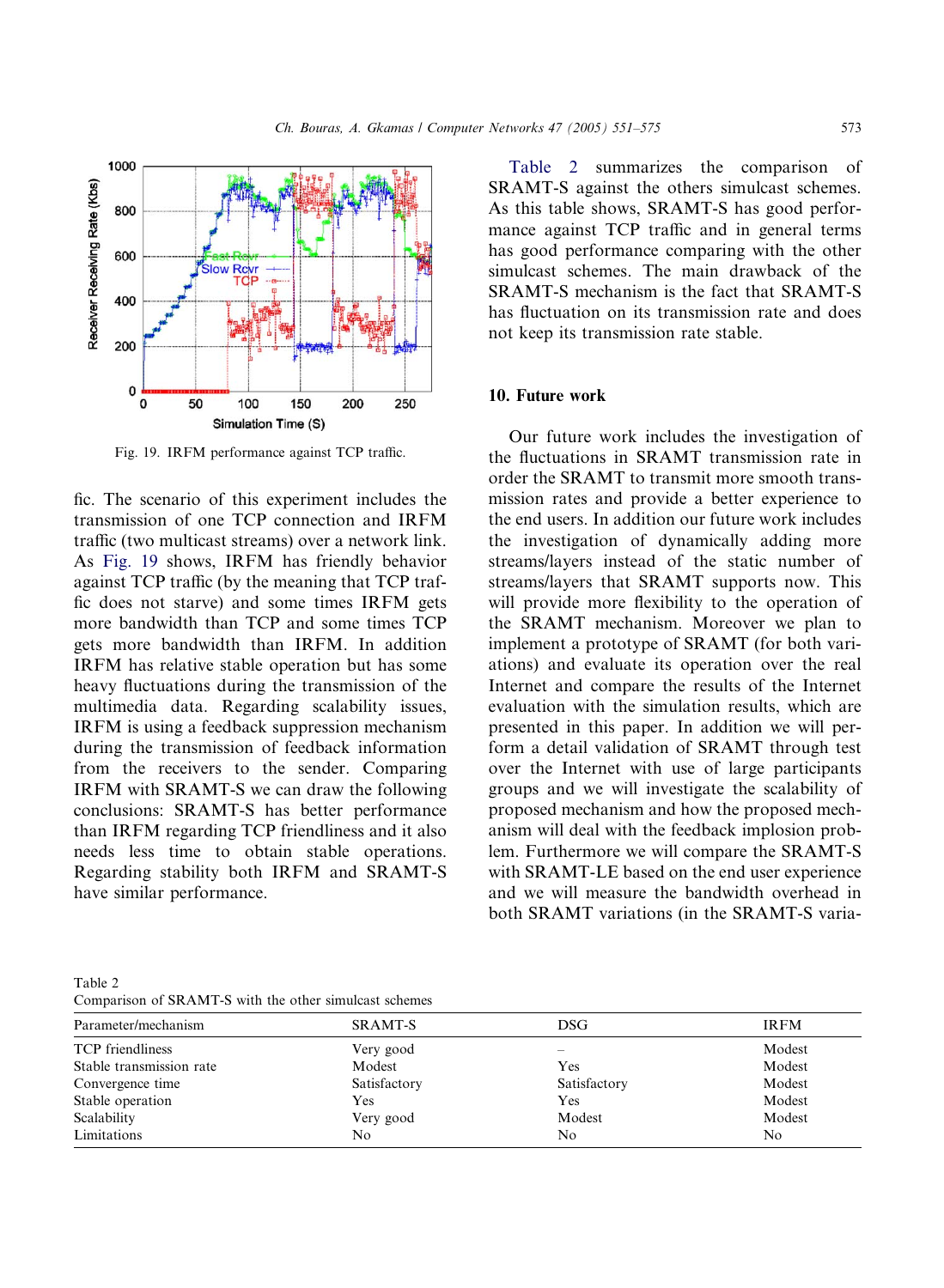<span id="page-23-0"></span>tion we have bandwidth overhead due to the redundant transmission of the same multimedia information and in the SRAMT-S variation we have bandwidth overhead due to the use of layered encoding). In addition we plan to investigate the fairness of SRAMT mechanism by performing details simulation and measuring SRAMT fairness versus various parameters (for example number of receivers, versus link capacity, link delay, number of streams) in order to receive more reliable results about SRAMT fairness. Finally we intend to enhance the proposed mechanism by adding a mechanism in order to dynamically choose and modify the parameters that regulate the aggressiveness of the adaptation.

#### 11. Conclusion

In this paper, we present the behavior investigation of the SRAMT, a mechanism for multicast transmission of adaptive multimedia data in a heterogeneous group of receivers. SRAMT is using a hybrid sender and receiver-based adaptation scheme and uses both a TCP model and an AIMD algorithm to estimate a TCP friendly bandwidth share. The proposed mechanism uses RTP/RTCP protocols for the transmission of multimedia data. We are concentrating on the design of a mechanism for monitoring the network condition and estimating the appropriate rate for multicast transmission of multimedia data in order to treat with fairness the clients. We propose two variations of SRAMT: (1) SRAMT-Simulcast (SRAMT-S) which is using simulcast approach for the transmission of multicast data and (2) SRAMT-Layered Encoding (SRAMT-LE) which is using layered encoding approach for the transmission of multicast data. We investigate the behavior of SRAMT through a number of simulations. Main conclusion of the simulation was that SRAMT has friendly behavior against the dominant traffic types (TCP traffic) of todays Internet and good behavior during congestion condition in both of its versions. In addition SRAMT treats with fairness a heterogeneous group of receivers.

We compare also the behavior of SRAMT with other schemes available to the literature and we come to the conclusion that SRAMT- provides good performance comparing with other schemes available to the literature.

## References

- [1] J.-C. Bolot, T. Turletti, I. Wakeman, Scalable feedback control for multicast video distribution in the Internet, in: Proceedings of SIGCOMM 1994, London, England, August 1994, pp. 139-146.
- [2] Ch. Bouras, A. Gkamas, Streaming multimedia data with adaptive QoS characteristics, Protocols for Multimedia Systems 2000, Cracow, Poland, October 22-25, 2000, pp 129–139.
- [3] C. Bouras, A. Gkamas, A mechanism for multicast multimedia data with adaptive QoS characteristics, 6th International Conference on Protocols for Multimedia Systems—PROMS 2001, Enschede, The Netherlands, 17– 19 October 2001, pp. 74–88.
- [4] Ch. Bouras, A. Gkamas, An. Karaliotas, K. Stamos, Architecture and performance evaluation for redundant multicast transmission supporting adaptive Qos,2001 International Conference on Software, Telecommunications and Computer Networks (SoftCOM 2001), Split, Dubrovnik (Croatia) Ancona, Bari (Italy), 9-12 October 2001.
- [5] R. Braden, D. Clark, S. Shenker, Integrated services in the internet architecture: an overview, RFC 1633, 1994.
- [6] S.Y. Cheung, M. Ammar, X. Li, On the use of destination set grouping to improve fairness in multicast video distribution, INFOCOM 96, San Fransisco, March 1996.
- [7] S. Deering, R. Hinden, Internet Protocol, Version 6 (IPv6) specification, RFC 2460, 1998.
- [8] C. Diot, On QoS & traffic engineering and SLS-related work by sprint, Workshop on Internet Design for SLS Delivery, Tulip Inn Tropen, Amsterdam, The Netherlands, 25–26 January 2001.
- [9] S. Floyd, V. Jacobson, Random early detection gateways for congestion avoidance, IEEE/ACM Transactions on Networking 1 (4) (1993) 397–413.
- [10] S. Floyd, K. Fall, Promoting the use of end-to-end congestion control in the Internet, IEEE/ACM Transactions on Networking 7 (4) (1999) 458–472.
- [11] T. Jiang, E.W. Zegura, M. Ammar, Inter-receiver fair multicast communication over the Internet, in: Proceedings of the 9th International Workshop on Network and Operating Systems Support for Digital Audio and Video (NOSSDAV), June 1999, pp. 103–114.
- [12] T. Kim, M.H. Ammar, A comparison of layering and stream replication video multicast schemes, in: Proceedings of the NOSSDAV'01, Port Jefferson, NY, 25–26 June 2001.
- [13] A. Legout, E. Biersack. PLM: fast convergence for cumulative layered multicast transmission schemes, in: